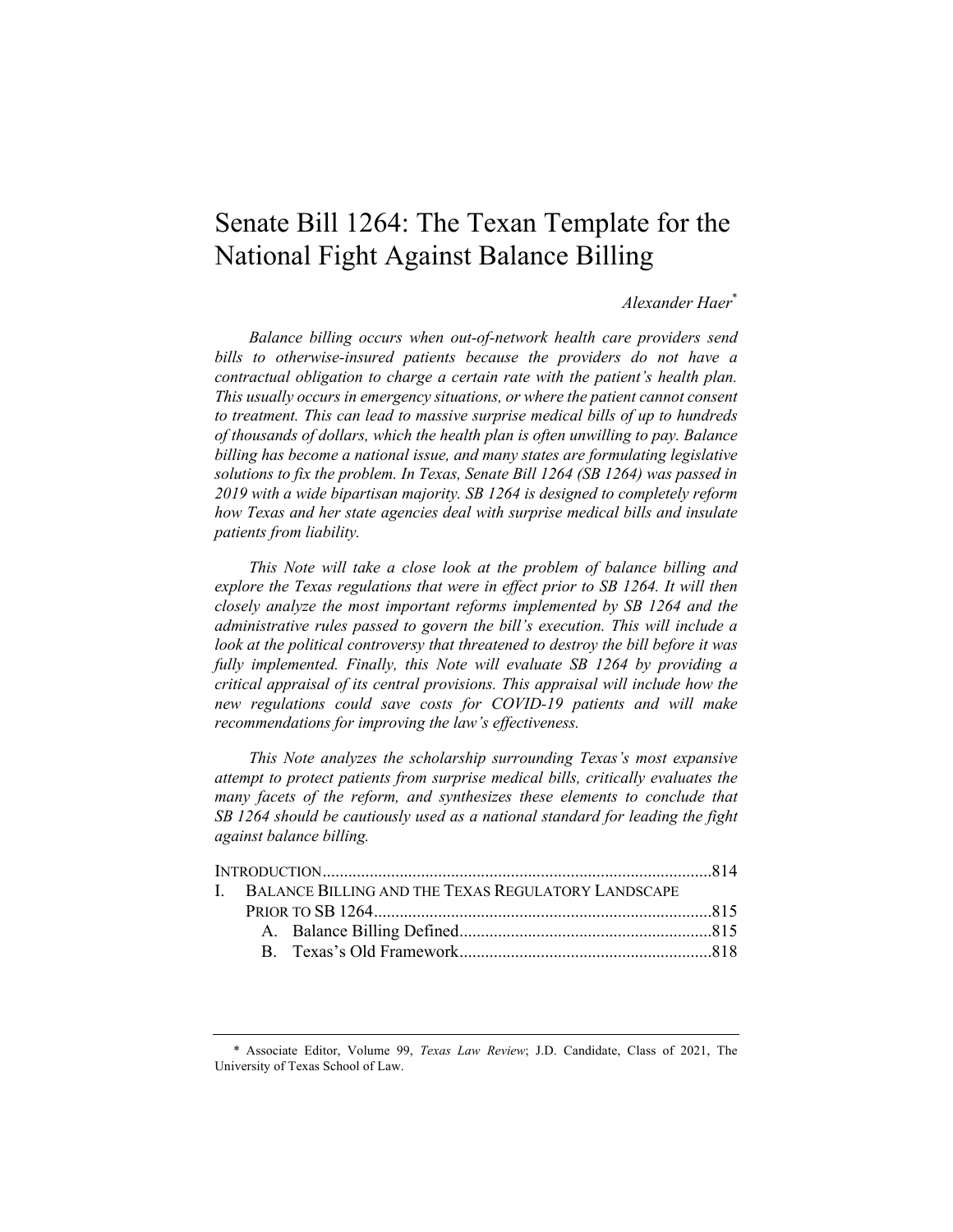| $\Pi$ |  | A REVIEW OF SB 1264: THE CENTRAL PROVISIONS |  |
|-------|--|---------------------------------------------|--|
|       |  |                                             |  |
|       |  |                                             |  |
|       |  |                                             |  |
|       |  |                                             |  |
|       |  |                                             |  |
|       |  |                                             |  |
|       |  |                                             |  |
|       |  |                                             |  |
|       |  |                                             |  |
|       |  |                                             |  |
|       |  |                                             |  |
|       |  |                                             |  |

### Introduction

When Americans are asked which bills they are the most worried about being able to afford, the category that invokes the most consternation is often unexpected medical bills.<sup>1</sup> Sixty-seven percent of Americans describe themselves as either very worried or somewhat worried about their ability to pay these obligations, which can be accrued without the informed consent, or even awareness, of the patients themselves.<sup>2</sup> An article published in 2014 by the *New York Times* effectively articulates why surprise medical bills are so feared: large and unexpected medical bills can happen to anyone, even those who thought they were fully insured. $3$ 

The practice of leveling unexpected medical bills at those with health insurance is referred to as balance billing, and increasing public concern has made this issue a central target for legislative reforms at both the state and national levels.<sup>4</sup> These reforms have not proceeded uniformly, with state governments and the national government each pushing for a myriad of legislative solutions.<sup>5</sup> Texas joined the fray last year with Senate Bill 1264 (SB 1264), a bipartisan legislative solution designed to insulate health care

<sup>1.</sup> Karen Pollitz, Matthew Rae, Gary Claxton, Cynthia Cox & Larry Levitt, *An Examination of Surprise Medical Bills and Proposals to Protect Consumers from Them*, PETERSON-KFF: HEALTH SYS. TRACKER (Feb. 10, 2020), https://www.healthsystemtracker.org/brief/an-examination-ofsurprise-medical-bills-and-proposals-to-protect-consumers-from-them-3/ [https://perma.cc/QR2Q-GYHG].

<sup>2.</sup> *Id.*

<sup>3.</sup> *See* Elisabeth Rosenthal, *After Surgery, Surprise \$117,000 Medical Bill from Doctor He Didn't Know*, N.Y. TIMES (Sept. 20, 2014), https://www.nytimes.com/2014/09/21/us/drive-bydoctoring-surprise-medical-bills.html [https://perma.cc/T84W-PH28] (chronicling the experiences of several patients, many of whom performed their due diligence and were still hit with a large medical bill).

<sup>4.</sup> Pollitz et al., *supra* note 1.

<sup>5.</sup> *Id.*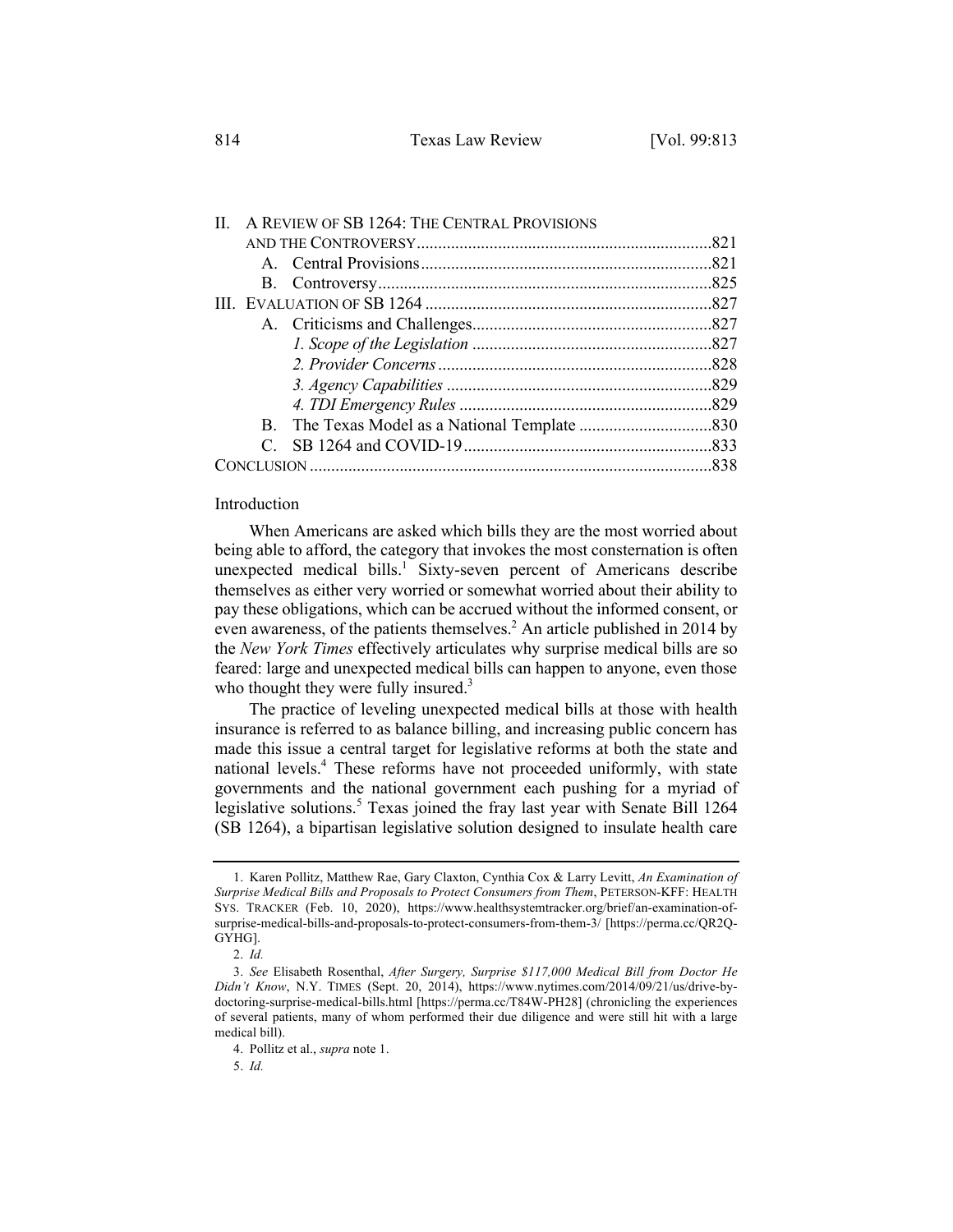consumers from balance billing.<sup>6</sup> This bill represents a majorly significant effort by the country's second-most-populous state to set a national standard for other states to follow when implementing their own balance billing reforms.<sup>7</sup>

This Note will proceed in three parts. Part I will define balance billing and identify the situations where balance billing is most likely to occur, look at the Texas regulatory landscape as it existed prior to the passage of SB 1264, and elaborate on why the issue has become an increasingly important part of health care reform efforts in the past few years. Part II will closely analyze SB 1264 and outline the significance of the central tenets of the legislation. This Part will also inspect the rules that Texas state agencies, such as the Texas Department of Insurance (TDI), have formulated for the interpretation of SB 1264. This inspection will include a look at the controversy originating from rules proposed by the Texas Medical Board (TMB), which culminated in a publicly issued threat by Lieutenant Governor Dan Patrick to not reappoint the TMB board members who approved what he considered to be a problematic rule interpreting the legislation.<sup>8</sup> Part III will incorporate the previous analyses and evaluate the efficacy of SB 1264 and the rules governing its application. The evaluation will include criticisms, predictions, and recommendations. It will also look at the role that SB 1264 could play in mitigating potential financial costs to the victims of the COVID-19 pandemic. It will conclude with a recommendation that SB 1264 and the rules promulgated to interpret it be used as a template for other state efforts fighting against balance billing.

I. Balance Billing and the Texas Regulatory Landscape Prior to SB 1264

# *A. Balance Billing Defined*

The practice of balance billing refers to an out-of-network health care provider's ability to bill a patient directly for the difference between what the patient's health plan paid for a service (if anything) and what the provider

<sup>6.</sup> Ashley Lopez, *Texas Is Latest State to Attack Surprise Medical Bills*, NPR (June 18, 2019) [hereinafter Lopez, *Texas Is Latest State to Attack Surprise Medical Bills*], https://www.npr.org /sections/health-shots/2019/06/18/733369370/texas-is-latest-state-to-attack-surprise-medical-bills [https://perma.cc/EYU7-PV56].

<sup>7.</sup> *Texas Population 2020 (Demographics, Maps, Graphs)*, WORLD POPULATION REV., https:// worldpopulationreview.com/states/texas-population [https://perma.cc/2AKX-XDSA]; *see* Lopez, *Texas Is Latest State to Attack Surprise Medical Bills*, *supra* note 6 (describing the bill as one of the strongest balance billing state protections yet and suggesting that Texas state action will spur federal lawmakers).

<sup>8.</sup> Julie Chang, *Lt. Gov. Patrick Threatens Medical Board over Surprise Billing Rule*, AUSTIN AM. STATESMAN (Nov. 27, 2019, 3:13 PM), https://www.statesman.com/news/20191127/lt-govpatrick-threatens-medical-board-over-surprise-billing-rule [https://perma.cc/689T-6TML].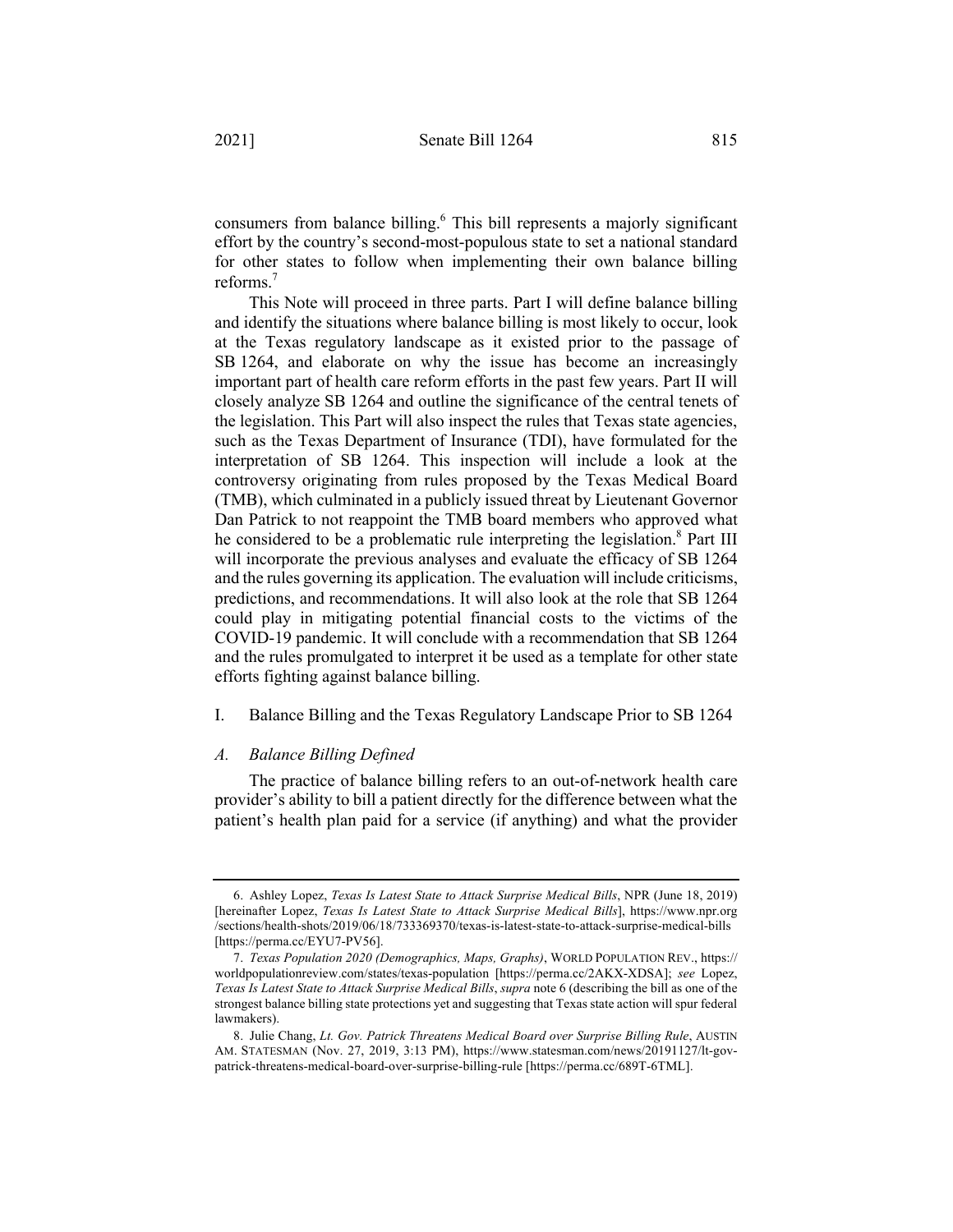charges for the service.<sup>9</sup> Balance billing occurs because, while an in-network provider has negotiated a payment rate with an individual's health plan, an out-of-network provider does not have a contractual obligation to charge a certain rate.<sup>10</sup> As a result, the out-of-network provider can charge a fee far higher than what the health plan considers to be fair and reasonable.<sup>11</sup> The patient will then be billed for the difference between what the health plan paid and what the provider charged.<sup>12</sup> The difference between what the health plan is willing to pay and what the provider charges can reach large amounts—into the hundreds of thousands of dollars.<sup>13</sup> When this occurs voluntarily, and a patient is willing to pay more for an out-of-network provider, balance billing should not provoke much consternation. However, the reason balance billing practices often result in surprise medical bills is because patients are often unaware that they have been treated by an out-ofnetwork provider or are in a situation where they are unable to select an innetwork provider instead.<sup>14</sup> Balance billing happens most often in circumstances where the patient has little to no control over whether they are seeing an in-network provider.<sup>15</sup>

By far the most common involuntary contact with out-of-network health providers comes from emergency care, accounting for a full 68% of involuntary contact cases in  $2011$ .<sup>16</sup> This is an area of special vulnerability, and in some cases, patients might not even be coherent enough to consent to see a physician at all. This problem is compounded by the reality that many emergency physicians working at in-network hospitals are out-of-network themselves; a recent study conducted by the Every Texan, formerly known as Center for Public Policy Priorities, drew heavily on information released by the TDI and found that more than 20% of Texas hospitals covered by one of Texas's largest health insurers, Blue Cross Blue Shield, had "no innetwork emergency physicians."17 However, even this pales in comparison to the 56% of Humana's (one of Texas's three largest insurers) in-network

<sup>9.</sup> Brooke Murphy, *20 Things to Know About Balance Billing*, BECKER'S HOSP. CFO REP. (Feb. 17, 2016), https://www.beckershospitalreview.com/finance/20-things-to-know-aboutbalance-billing.html [https://perma.cc/7V9U-BCNR].

<sup>10.</sup> *Id.*

<sup>11.</sup> *Id.*

<sup>12.</sup> *Id.*

<sup>13.</sup> *Id.*

<sup>14.</sup> *Id.*

<sup>15.</sup> *Id.*

<sup>16.</sup> *Id.*

<sup>17.</sup> STACEY POGUE & MEGAN RANDALL, CTR. FOR PUB. POL'Y PRIORITIES, SURPRISE MEDICAL BILLS TAKE ADVANTAGE OF TEXANS: LITTLE-KNOWN PRACTICE CREATES A "SECOND EMERGENCY" FOR ER PATIENTS 3–4 (2014), https://www.academyhealth.org/files/HC\_2014\_09 \_PP\_BalanceBilling.pdf [https://perma.cc/DP2K-L7FH].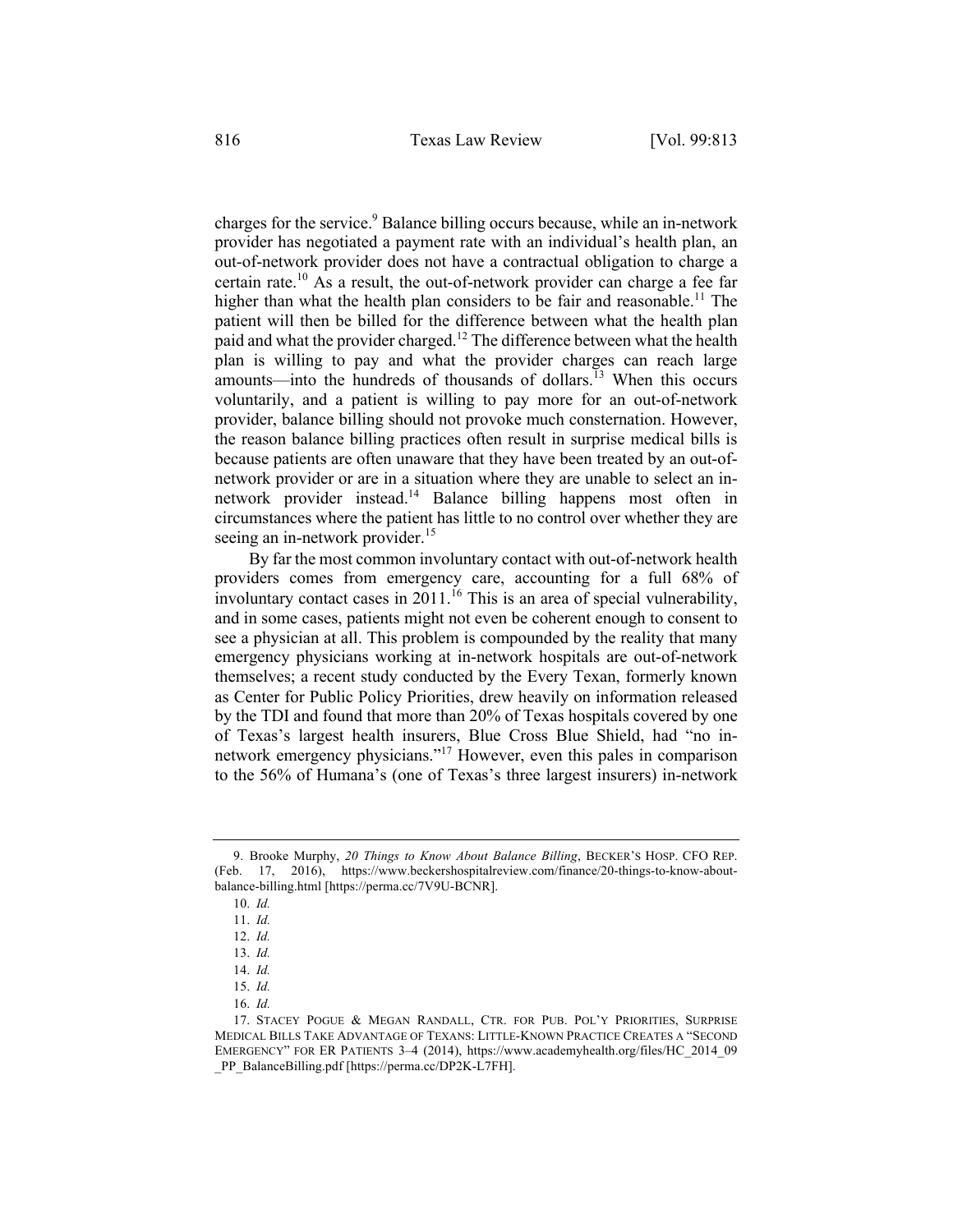hospitals that have no in-network emergency room physicians.<sup>18</sup> Indeed, the largest three insurers in Texas (United Healthcare, Blue Cross Blue Shield, and Humana) report that an incredible 41% to 68% of billings for emergency professional services at network hospitals were by nonparticipating physicians.19

Balance billing also commonly results from hospitals utilizing physician outsourcing firms to secure specialists or outside surgeons.<sup>20</sup> These specialists are less likely to be in-network and are often called in to work on a patient's case without the patient's knowledge.21 The aforementioned *New York Times* article cites an example of this practice: one patient, after a herniated disc surgery, was sent charges by more than ten health care providers, many of whom he could not even remember.<sup>22</sup> The statistics for these specialist groups of physicians were better than those for emergency care physicians, but still sobering.<sup>23</sup> About a third of Humana's network hospitals did not have in-network radiologists or anesthesiologists participating, and a fifth did not have neonatologists or pathologists.<sup>24</sup> For both Humana and United, almost a quarter of billings for anesthesiologists in in-network hospitals were by out-of-network physicians.<sup>25</sup>

The effects of balance billing can be especially painful for patients trying to access certain niche services.<sup>26</sup> Americans living in rural areas are often forced to rely on air ambulances for transfer to facilities with the equipment and expertise to treat serious medical problems.<sup>27</sup> These flights can be very expensive, and there is often not an available in-network air ambulance provider nearby.<sup>28</sup> These lifesaving services can often end up costing the patient tens of thousands of dollars, despite there being no innetwork recourse available.29

In summary, surprise medical bills frequently occur in emergency situations and when specialists are required.<sup>30</sup> These charges are fairly common and can be very difficult to avoid.<sup>31</sup> A 2015 study from the

<sup>18.</sup> *Id.* at 3 tbl.1.

<sup>19.</sup> *Id.*

<sup>20.</sup> Murphy, *supra* note 9.

<sup>21.</sup> *See, e.g.*, Rosenthal, *supra* note 3 (chronicling the story of patients who were sent bills from surgeons they had never met).

<sup>22.</sup> *Id.*

<sup>23.</sup> POGUE & RANDALL, *supra* note 17, at 5 fig.2.

<sup>24.</sup> *Id.* at 6 fig.3.

<sup>25.</sup> *Id.* at 5 fig.2.

<sup>26.</sup> Murphy, *supra* note 9.

<sup>27.</sup> *Id.*

<sup>28.</sup> *Id.*

<sup>29.</sup> *Id.*

<sup>30.</sup> *Id.*

<sup>31.</sup> *Id.*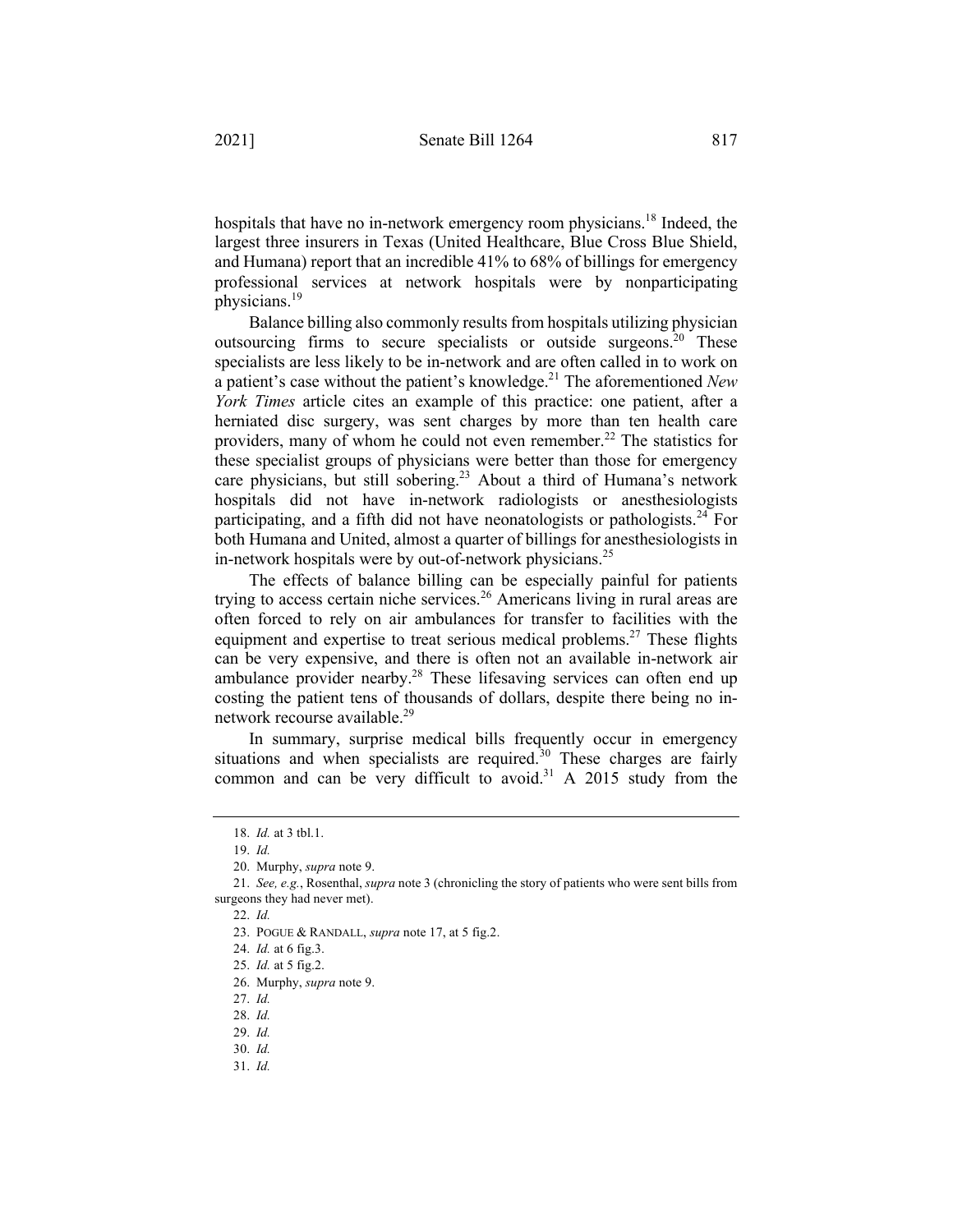Consumer Reports National Research Center illustrates the scope of the problem.<sup>32</sup> The study found that 87% of Americans did not know which state government department handled health care complaints, nearly a third of Americans with private insurance received an unexpected medical bill in the past two years, and 57% of that group ended up paying that bill personally.<sup>33</sup>

Balance billing has been increasingly recognized as a complex and difficult problem for health care consumers, and at least twenty-five states so far have developed legislation designed to mitigate the financial harm.<sup>34</sup> However, it must be noted that any state regulations passed to address balanced billing will inherently be limited in application. This is because many health plans cannot be regulated by the states.<sup>35</sup> The Employee Retirement Income Security Act of 1974 (ERISA) is a complex act that regulates private industry health plans.<sup>36</sup> Specifically, ERISA regulates many health plans that are obtained directly by employers for their employees.<sup>37</sup> This system of regulations invokes the federal preemption doctrine and prevents state regulation of plans that ERISA already regulates.<sup>38</sup> In Texas, the federal government regulates about  $40\%$  of plans;<sup>39</sup> these plans were not affected by Texas's past regulatory framework and will likewise not be directly affected by SB 1264.

# *B. Texas's Old Framework*

Texas's regulatory process for dealing with balance billing prior to January 1, 2020, the date that SB 1264 became effective, was largely

37. *Id.*

<sup>32.</sup> Chuck Bell, *Consumer Reports Survey Finds Nearly One Third of Privately Insured Americans Hit with Surprise Medical Bills*, CONSUMER REP. (May 7, 2015), https:// advocacy.consumerreports.org/press\_release/consumer-reports-survey-finds-nearly-one-third-ofprivately-insured-americans-hit-with-surprise-medical-bills/ [https://perma.cc/YE5W-GE8X].

<sup>33.</sup> *Id.*

<sup>34.</sup> Michael Ollove, *Surprise Medical Billing: Some States Ahead of Feds*, PEW CHARITABLE TRUST: STATELINE (Apr. 5, 2019), https://www.pewtrusts.org/en/research-and-analysis/blogs /stateline/2019/04/05/surprise-medical-billing-some-states-ahead-of-feds [https://perma.cc/E3N5- DNW2].

<sup>35.</sup> *See* Editorial Board, *Texans off the Hook for 'Surprise' Medical Bills*, HOUS. CHRON. (Aug. 6, 2019) [hereinafter Chronicle Editorial Board], https://www.houstonchronicle.com/opinion /editorials/article/Texans-off-the-hook-for-surprise-medical-14282165.php [https://perma.cc /4X8R-K824] (describing a Texas health-plan law's lack of reach because federal law regulates some of the market already).

<sup>36.</sup> *Id.*

<sup>38.</sup> Abbe R. Gluck, Allison K. Hoffman & Peter D. Jacobson, *ERISA: A Bipartisan Problem for the ACA and the AHCA*, HEALTH AFR. (June 2, 2017), www.healthaffairs.org/do/10.1377 /hblog20170602.060391/full/ [https://perma.cc/ZDL3-6TGE].

<sup>39.</sup> Chronicle Editorial Board, *supra* note 35.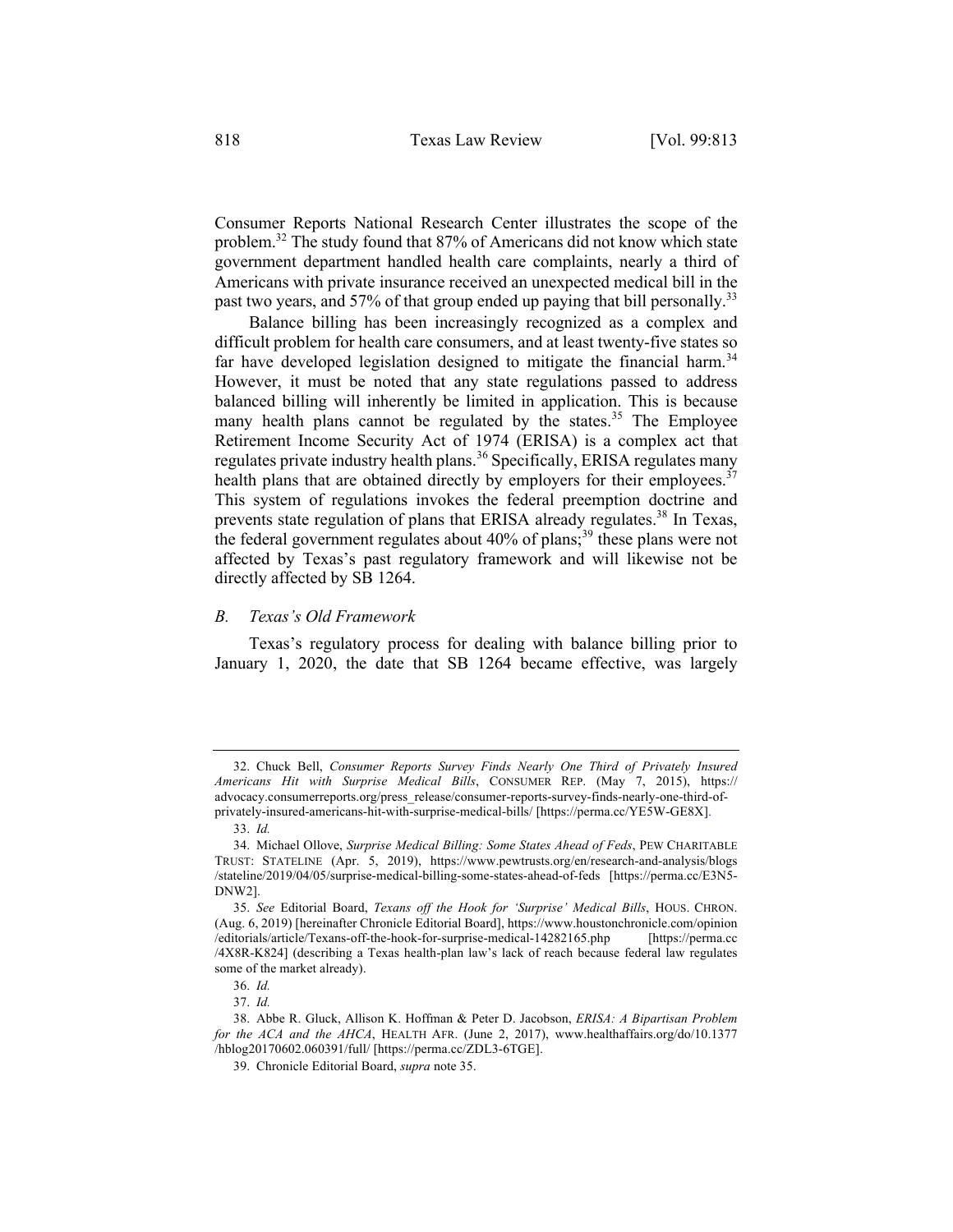finalized in 2017.<sup>40</sup> As a first line of defense, patients were advised to try to work out the issue with their health plan.<sup>41</sup> If this discussion was unsuccessful, the patient could make a formal request for mediation by filling out a mediation request form.<sup>42</sup> Mediation could only be requested under certain circumstances: the bill must have been more than \$500, and the patient must have received care from an out-of-network provider for services rendered in an in-network hospital.<sup>43</sup> Lastly, the patient's health plan must have been regulated by the state and could not have been regulated by ERISA.<sup>44</sup>

Once the mediation request was made and the provider was notified, the provider was not allowed to attempt to collect payment while the mediation process continued.<sup>45</sup> Within thirty days of the formal mediation request, the health insurance company and the health care provider were required to have an informal conference by telephone.<sup>46</sup> If this informal conference failed, the mediation would be held within 180 days of the formal mediation request.<sup>47</sup> The mediator would either be appointed by the State Office of Administrative Hearings (SOAH) or would be unanimously selected by all parties to the mediation.<sup>48</sup> The mediator's fees would be split evenly between the health care provider and the insurance company.<sup>49</sup> The patient did not have to attend the mediation but could if he or she wished; he or she could also have attended the mediation with a representative or could have sent a representative instead of attending.<sup>50</sup> The patient was guaranteed a chance to make their case, and the mediation was generally capped at four hours.<sup>51</sup> If no agreement was reached by the parties, the issue could be referred to a judge. $52$ 

The TDI stated that "the goal of the mediation is to reach an agreement between you, your provider, and the company as to the amount charged by

<sup>40.</sup> Jay Root & Shannon Najmabadi, *Thousands of Texans Were Shocked by Surprise Medical Bills*, TEX. TRIB. (Feb. 12, 2019), https://www.texastribune.org/2019/02/12/texas-mediationbalance-billing-faces-massive-backlog/ [https://perma.cc/F582-VPF7].

<sup>41.</sup> CTR. FOR PUB. POL'Y PRIORITIES, OH NO! I GOT A SURPRISE MEDICAL BILL. NOW WHAT? 2 https://everytexan.org/images/HW\_2018\_SurpriseMedicalBill\_WhatToDo.pdf [https://perma.cc /RHP6-PZQP].

<sup>42.</sup> *Id.* at 3.

<sup>43.</sup> *Id.*

<sup>44.</sup> *Id.* at 4.

<sup>45.</sup> *How Mediation Works*, TEX. DEP'T OF INS., https://www.tdi.texas.gov/consumer /cpmmediation3.html [https://perma.cc/8HS3-ZENU].

<sup>46.</sup> *Id.*

<sup>47.</sup> *Id.*

<sup>48.</sup> *Id.*

<sup>49.</sup> *Id.*

<sup>50.</sup> *Id.*

<sup>51.</sup> *Id.*

<sup>52.</sup> *Id.*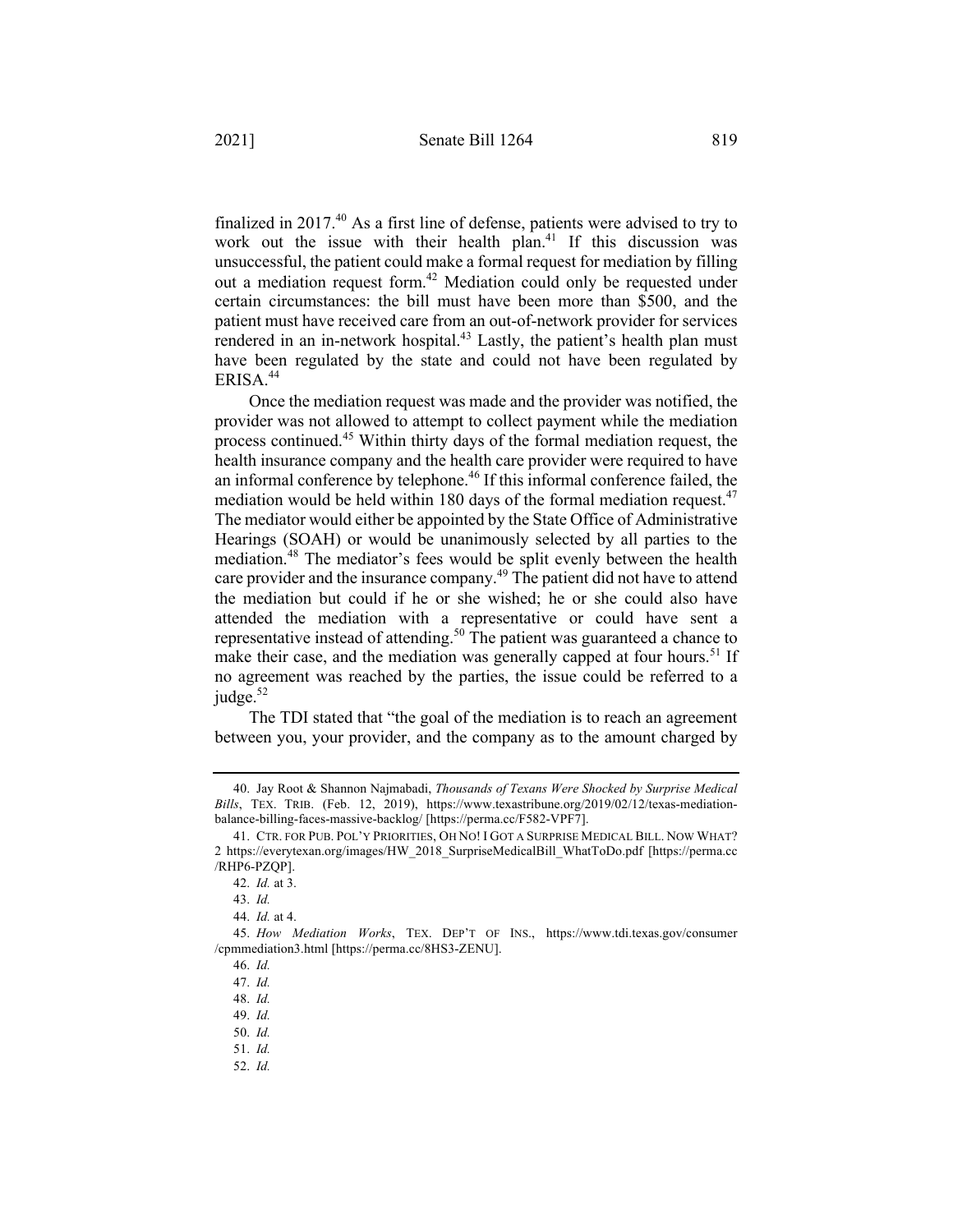the provider, the amount paid by the company to the provider, and the amount paid by you to the provider."53 However, the TDI also made it clear that the patient can end up paying under the mediation system,<sup>54</sup> especially if the issue is referred to court (which would be a costly proposition for one already potentially burdened with expensive surprise medical bills). It is clear that this system is designed primarily to encourage informal resolution of balance billing and impose basic transaction costs such as the cost of the mediator, the cost of travel, and lost employee hours on health care providers and insurers in an effort to get them to negotiate a deal early in the process. While informal and voluntary resolution systems certainly lack the security and heightened protection that more comprehensive reform provides, there is evidence that this system worked fairly well—when it worked as it was supposed to. $55$ 

The TDI announced that, during the 2018 fiscal year, \$9.7 million of surprise medical bills were contested through the mediation process.<sup>56</sup> The department stated that, as a result of the informal telephone conference alone, those charges were reduced down to just \$1.3 million in total.<sup>57</sup> In fact, informal telephone conference resolves most cases; only about one-tenth of all cases (roughly 1,100) have been sent to SOAH since  $2013^{58}$  While these numbers would seem to indicate that the mediation process was working well, there were good reasons to be skeptical.<sup>59</sup> There are doubts that the program was well-known enough to be truly effective, despite increasing public awareness of balance billing.<sup>60</sup> And some patients simply ended up paying the bill out of fear that the mediation process would require them to hire a lawyer to contest the charges. $61$  However, there is evidence that awareness of the mediation program was rising in the years leading up to the passage of SB 1264.62 This increase in interest led to problems of its own as rising numbers of Texans began requesting TDI's assistance in resisting payment of their surprise medical bills.<sup>63</sup>

<sup>53.</sup> *Id.*

<sup>54.</sup> *Id.*

<sup>55.</sup> Ashley Lopez, *Faced with Surprise Medical Bills, Some Texans Have Recourse. But the System's Not Perfect*, KUT (Jan. 17, 2019) [hereinafter Lopez, *Faced with Surprise Medical Bills, Some Texans Have Recourse*], https://www.kut.org/post/faced-surprise-medical-bills-some-texanshave-recourse-systems-not-perfect [https://perma.cc/2Q9V-B8DV].

<sup>56.</sup> *Id.*

<sup>57.</sup> *Id.*

<sup>58.</sup> Root & Najmabadi, *supra* note 40.

<sup>59.</sup> *See* Lopez, *Faced with Surprise Medical Bills, Some Texans Have Recourse*, *supra* note 55 (describing the issues with the mediation process).

<sup>60.</sup> *Id.*

<sup>61.</sup> *Id.*

<sup>62.</sup> Root & Najmabadi, *supra* note 40.

<sup>63.</sup> *Id.*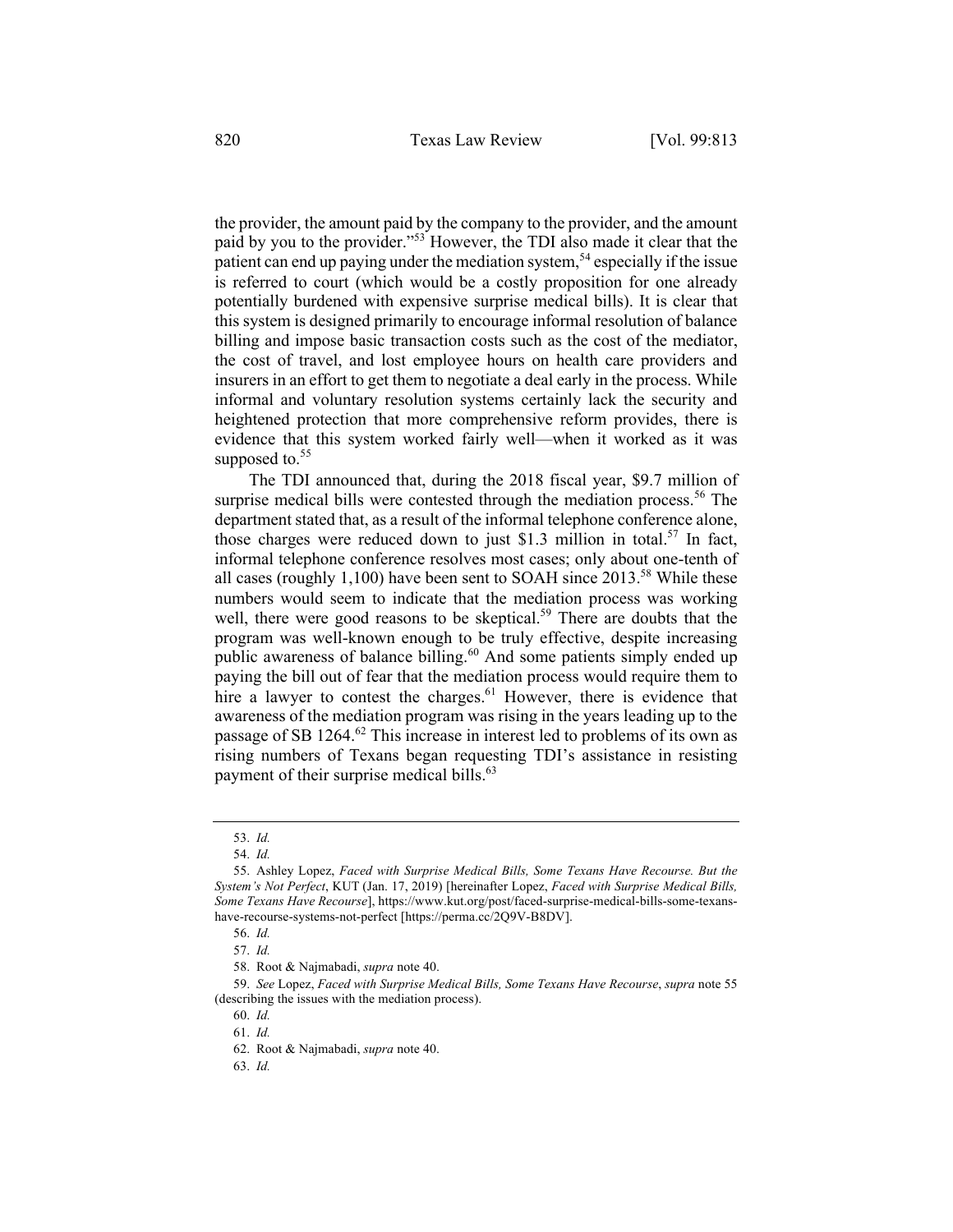The TDI mediation process began to develop an increasingly large backlog of thousands of Texans requesting the agency's help.<sup>64</sup> State regulators believe that recent news stories raised awareness of the program and caused demand to rapidly increase.<sup>65</sup> The TDI received just 43 mediation requests in 2013; in 2018 they received  $4,519$ .<sup>66</sup> The backlog of Texans requesting assistance had reached nearly 4,000 requests by the fall of 2018, and the TDI expected to receive 8,000 requests in 2019.<sup>67</sup> In 2018, there were only two staffers tasked with handling the mediation requests.<sup>68</sup> The TDI hired eight more staffers that year, but progress toward clearing the backlog remained slow and difficult.<sup>69</sup> In the TDI spokesperson's own words, the process was "kind of like the snake eating the mouse."<sup>70</sup>

It should be noted that, even when it did run to completion, the success of the mediation program was difficult to evaluate because the TDI did not track one very important variable in particular—how much the consumer ended up paying of the final negotiated amount.<sup>71</sup> As a result, it is hard to tell exactly how well the program has reduced the burden of balance billing on the patients themselves. It is most accurate to characterize the formal mediation process as a good faith attempt to lighten the burden that balance billing imposes on Texas health service consumers. That said, the demand for TDI assistance appears to have overwhelmed the agency's ability to effectively manage the program, and the program suffers from underpublicization and an overreliance on resolution procedures that can potentially leave consumers with a substantial part of the bill through no fault of their own.<sup>72</sup> Texas's new push to regulate balance billing, SB 1264, aims to radically transform the process and relieve consumers of liability.<sup>73</sup>

# II. A Review of SB 1264: The Central Provisions and the Controversy

# *A. Central Provisions*

The Texas Legislature's creation of a mediation-centered regulatory system in 2017 to address balance billing was a good-faith attempt to

71. *Id.*

<sup>64.</sup> *Id.*

<sup>65.</sup> *Id.*

<sup>66.</sup> *Id.*

<sup>67.</sup> *Id.*

<sup>68.</sup> *Id.*

<sup>69.</sup> *Id.*

<sup>70.</sup> *Id.* (quoting TDI Spokesperson Stephanie Goodman).

<sup>72.</sup> *See id.* (describing problems with the mediation process in the old program); Lopez, *Faced with Surprise Medical Bills, Some Texans Have Recourse*, *supra* note 55 (describing the lack of public awareness for the program).

<sup>73.</sup> Lopez, *Texas Is Latest State to Attack Surprise Medical Bills*, *supra* note 6.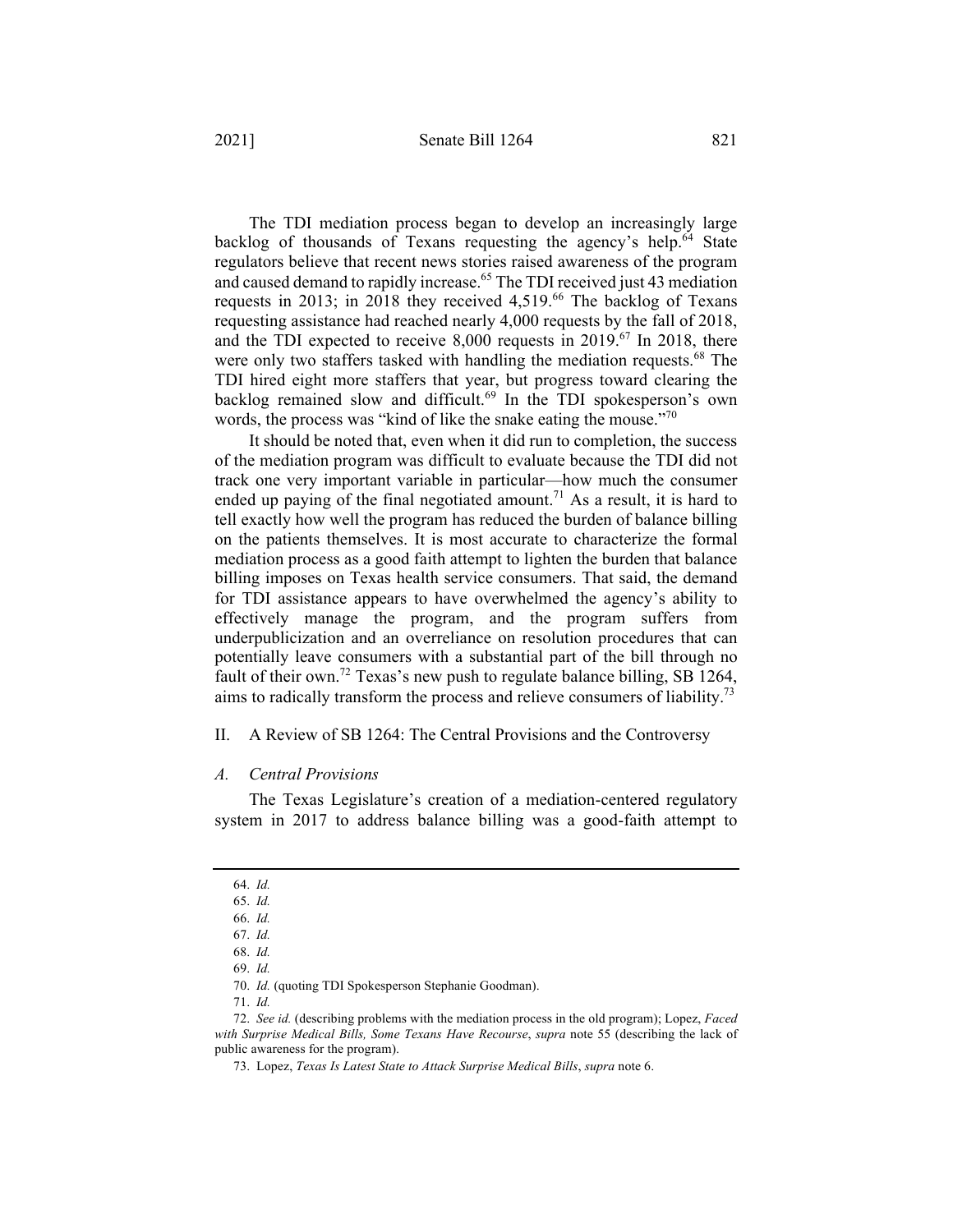provide much needed assistance on an issue that was becoming increasingly important to Texan health care consumers, and the program achieved some limited successes.<sup>74</sup> However, SB 1264 constitutes by far the legislature's largest and most comprehensive attempt to reform how balance billing is treated in Texas.<sup>75</sup> It aims to restrict balance billing by targeting some of the instances when surprise medical bills are most likely: out-of-network providers providing emergency medical services, out-of-network providers working at an in-network facility, and out-of-network diagnostic and laboratory services that were performed in tandem with health care provided by an in-network physician.<sup>76</sup> It must again be noted that SB 1264 is state legislation and does not affect ERISA-regulated plans.<sup>77</sup> SB 1264 primarily applies to state-regulated health plans, such as the Teacher Retirement System, the Texas Employees Group Benefits plan, and the TRS-ActiveCare program.<sup>78</sup>

One of the larger changes from the old system to the new one is that SB 1264 aims to remove the consumer from the dispute.<sup>79</sup> SB 1264's statement of intent articulates that "[t]he bill prohibits all non-network ... providers from sending surprise balance bills to consumers."80 The consumers will now be responsible only for "their applicable co-pay, coinsurance, and deductible amounts."81 This means that rather than being able to send the balance of the bill directly to consumers, as they were able to previously, providers will now have to deal directly with the health plan.<sup>82</sup> When an out-of-network provider bills a consumer for a service, the health plan must submit a "Balance Bill Prohibition Notice" to both the physician and consumer that, among other requirements, (1) contains notice of the prohibition against balance billing, (2) informs the health care provider of the amount they are allowed to charge the consumer under the health plan, and (3) explains the availability of mediation and arbitration to the health care

<sup>74.</sup> *See* Lopez, *Faced with Surprise Medical Bills, Some Texans Have Recourse*, *supra* note 55 (describing the improved awareness and use of the mediation process in the old program).

<sup>75.</sup> Lopez, *Texas Is Latest State to Attack Surprise Medical Bills*, *supra* note 6.

<sup>76.</sup> *See* MARK A. HALL, PAUL GINSBURG, STEVEN M. LIEBERMAN, LOREN ADLER, CAITLIN BRANDT & MARGARET DARLING, THE SCHAEFFER INITIATIVE FOR INNOVATION IN HEALTH POL'Y, SOLVING SURPRISE MEDICAL BILLS 5–6 (2016), https://healthpolicy.usc.edu/research /solvingsurprisemedicalbills/ [https://perma.cc/X7NE-8CDM] (noting common problems in balance billing).

<sup>77.</sup> S. Comm. on Bus. & Commerce, Bill Analysis, Tex. S.B. 1264, 86th Leg., R.S. (2019), https://capitol.texas.gov/tlodocs/86R/analysis/pdf/SB01264I.pdf [https://perma.cc/JX7J-ABT5].

<sup>78.</sup> *Id.*

<sup>79.</sup> *Id.*

<sup>80.</sup> *Id.*

<sup>81.</sup> *Id.*

<sup>82.</sup> *Id.*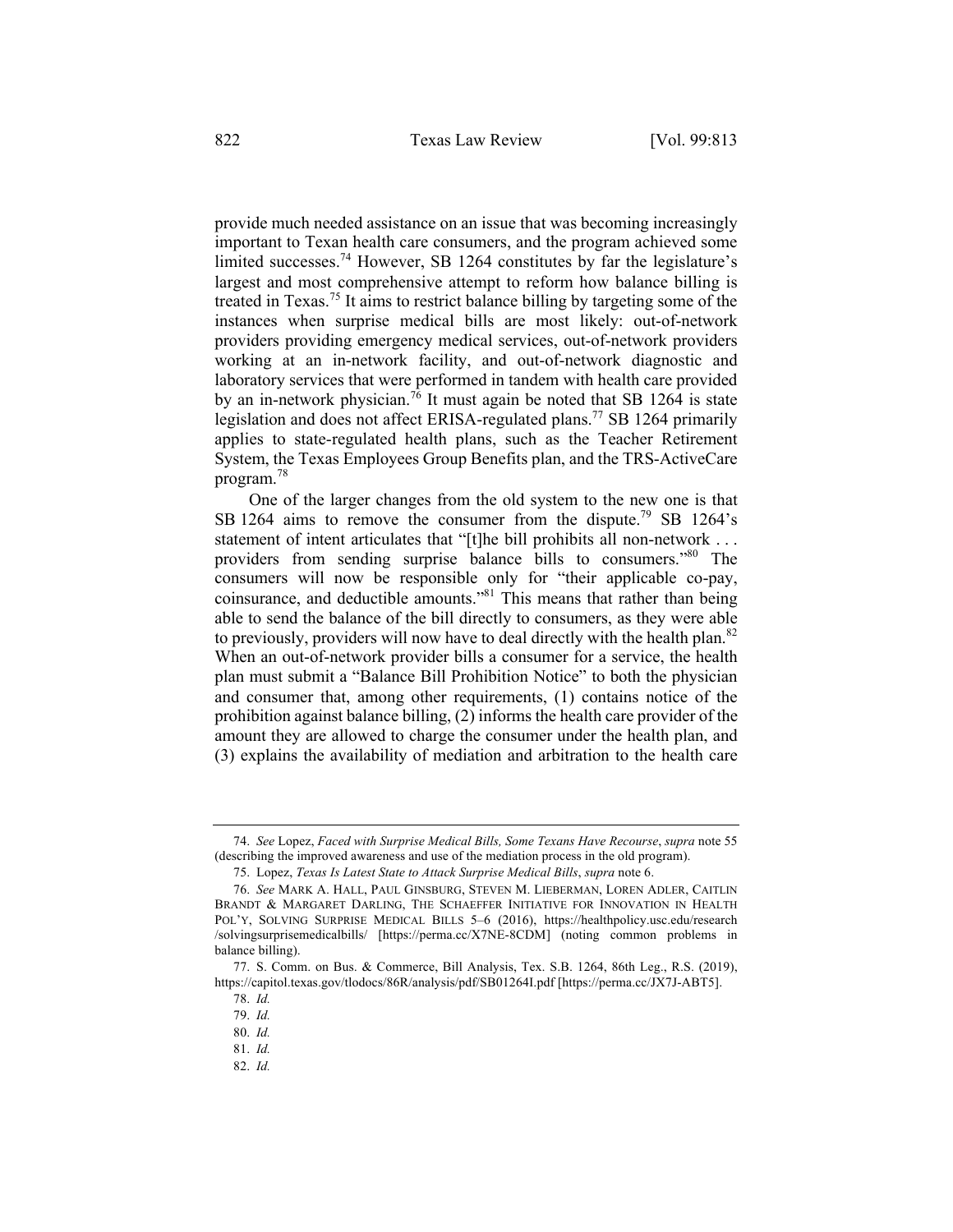provider.<sup>83</sup> Then, within thirty days of receiving an electronic claim from the provider, the health care plan must pay the out-of-network provider the "usual and customary rate," or the agreed rate that the health plan has established for providers at the in-network facility where the service was performed.84

If the provider is dissatisfied with the payment, he or she can contest the bill and request either mandatory mediation (if it is an out-of-network facility like a hospital) or mandatory binding arbitration (if the provider is a nonfacility out-of-network provider).<sup>85</sup> In either case, at least one aspect of the former regulatory framework has survived: the provider and insurer must have an informal teleconference within thirty days of the complaint.<sup>86</sup> Both the mediation and arbitration systems, which were not available in the former regulatory framework, are run by the TDI.<sup>87</sup> Both types of contests can be requested through an online website portal run by the TDI termed the Independent Dispute Resolution Portal. $88$  This request marks the beginning of a thirty-day informal settlement period, where the parties can either settle or agree on a mediator or arbitrator for the dispute.<sup>89</sup> If the parties cannot agree within this period. TDI will assign a mediator or arbitrator.<sup>90</sup> If the parties wish for the mediator's or arbitrator's findings to be reviewed, either party can file an action in civil court within forty-five days after the final decision of the arbitrator or forty-five days after the mediator's report is filed in the TDI's Independent Dispute Resolution Portal.<sup>91</sup>

If the parties' dispute is subject to mediation, the mediator will evaluate whether the amount charged by the out-of-network provider is "excessive," and whether the health plan's payment is "usual and customary" or "unreasonably low."<sup>92</sup> The goal of the mediation will be for the insurer and

<sup>83.</sup> Act of Sept. 1, 2019, 86th Leg., R.S., S.B. 1264, § 1.02 (codified at Tex. Ins. Code § 1271.008).

<sup>84.</sup> *Id.* § 1.04 (codified at Tex. Ins. Code § 1271.157).

<sup>85.</sup> Theresa Langley, *SB 1264 Restricts Certain Providers from Balance Billing in Texas*, HUSCHBLACKWELL: HEALTHCARE L. INSIGHTS (July 15, 2019), https://www .healthcarelawinsights.com/2019/07/sb-1264-restricts-certain-providers-from-balance-billing-intexas/ [https://perma.cc/T8D5-MXVF].

<sup>86.</sup> *Id.*

<sup>87.</sup> *Id.*

<sup>88.</sup> *FAQ: Mediation and Arbitration Requirements and Processes*, TEX. DEP'T OF INS. [hereinafter TEX. DEP'T OF INS., *FAQ: Mediation and Arbitration Requirements and Processes*], https://tdi.texas.gov/medical-billing/idr-process-faqs.html [https://perma.cc/92GP-9CEX].

<sup>89.</sup> *Id.*

<sup>90.</sup> *Id.*

<sup>91.</sup> *Id.*

<sup>92.</sup> Act of Sept. 1, 2019, 86th Leg., R.S., S.B. 1264, § 2.12 (codified as an amendment to Tex. Ins. Code § 1467.056(a)).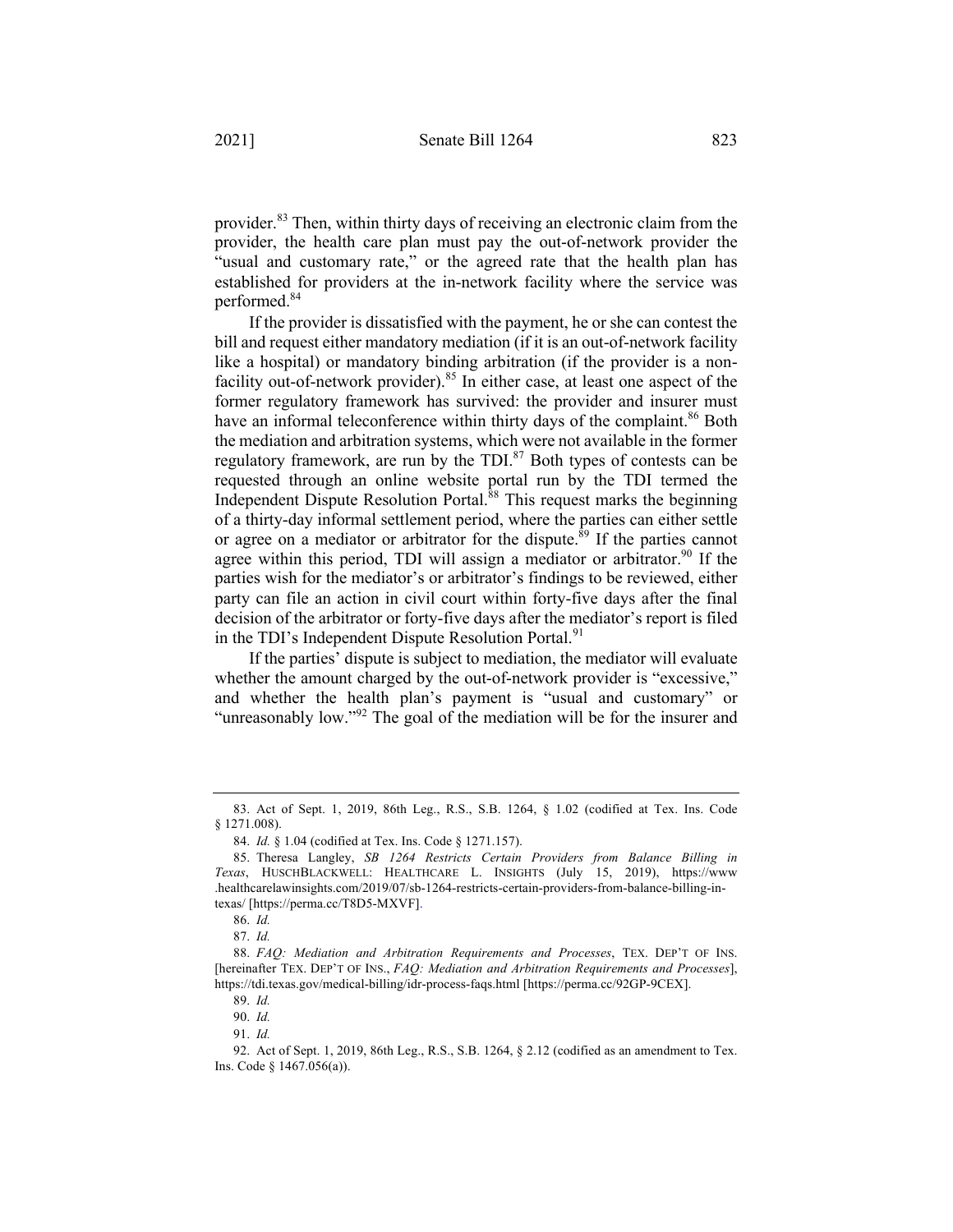the provider to come to an agreement as to what constitutes a fair billing; the consumer will not need to be involved.<sup>93</sup>

The mandatory arbitration included in SB 1264 adds an entirely new dynamic to the regulatory structure for controlling balance billing. The process has been described as "baseball-style arbitration" because (similar to Major League Baseball's arbitration system) the arbitrator is tasked with determining whether the charge billed by the provider or the payment made by the health plan is the closest to the "reasonable amount for . . . the services or supplies."<sup> $94$ </sup> The arbitrator must pick one side or the other and cannot modify the amount of the award.<sup>95</sup> It should be noted that both the provider and health plan can modify the amount that they offer throughout the resolution process, so that the initial amounts they billed or charged might not be the amounts that the arbitrator actually chooses between.<sup>96</sup> The arbitrator must make the determination based on ten different factors.<sup>97</sup> Some of the most relevant factors that must be considered include: (1) the education and experience of the provider; (2) what the provider usually bills for comparable services; (3) the circumstances of each individual case; (4) the eightieth percentile of all charges billed for comparable services in the same geographic area; and (5) the fiftieth percentile of rates paid to providers for similar services in the same geographic area.<sup>98</sup>

SB 1264 also has more teeth than the previous system: regulatory agencies, like the TMB, TDI, and the Texas Department of Licensing and Regulation, can discipline providers and insurers for failing to comply with the bill's provisions.<sup>99</sup> Additionally, upon referral from the interested state agency, the Texas Attorney General can seek an injunction against health plans and providers that routinely, and intentionally, violate the law through "billing an insured, participant, or enrollee in an amount greater than an applicable copayment, coinsurance, and deductible."<sup>100</sup>

<sup>93.</sup> *See id.* (codified as an amendment to Tex. Ins. Code § 1467.056(d)) (indicating that the only parties required for the mediation are the issuer and out-of-network provider).

<sup>94.</sup> *Id.* § 2.15 (codified at Tex. Ins. Code § 1467.083); *see* Rachel Bluth, *To End Surprise Medical Bills, New York Tried Arbitration. Health Care Costs Went Up*, NPR (Nov. 5, 2019, 12:21 PM), https://www.npr.org/sections/health-shots/2019/11/05/776185873/to-end-surprisemedical-bills-new-york-tried-arbitration-health-care-costs-went- [https://perma.cc/Q28Z-XRR2] (describing baseball-style arbitration).

<sup>95.</sup> Act of Sept. 1, 2019, 86th Leg., R.S., S.B. 1264, § 2.15 (codified as an amendment to Tex. Ins. Code § 1467.083).

<sup>96.</sup> *Id.*

<sup>97.</sup> *Id.* (codified at Tex. Ins. Code § 1467.083).

<sup>98.</sup> *Id.*

<sup>99.</sup> *See id.* § 1.01 (codified at Tex. Ins. Code § 752.0003) (permitting regulatory agencies that license, certify, or authorize health care practice or operations in the state to take disciplinary action).

<sup>100.</sup> *Id.* (codified at Tex. Ins. Code § 752.0002).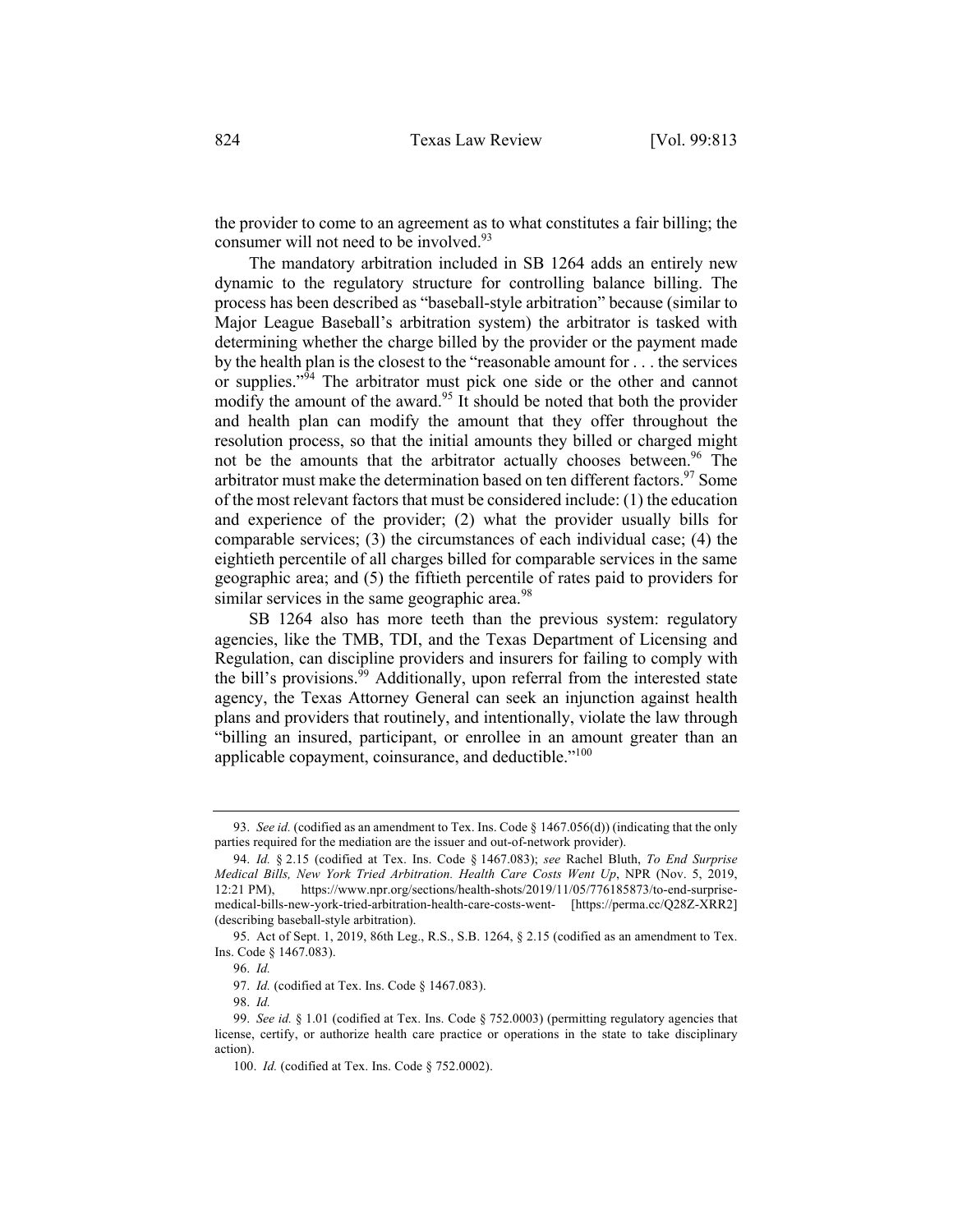SB 1264 represents a substantial reform of Texas's current regulatory system for managing balance billing.<sup>101</sup> The new legislation has been described as "strong or stronger than any of the protections in the country."102 Indeed, the bill represents an overhaul of the entire process.

The most important changes appear to be that consumers should now never directly be charged the balance of the bill and non-facility out-ofnetwork providers will have to go through mandatory "baseball-style arbitration" in order to contest the initial billing sent to them by the health plan.103 The mediation process for out-of-network facilities appears to be slightly reoriented so that the customary rate is more important to the resolution amount.<sup>104</sup> The only significant holdovers appear to be the informal teleconference and that the TDI is still charged with running the programs. To summarize, SB 1264 seems to be an ambitious and comprehensive legislative attempt at reforming how Texas deals with balance billing. Taken together, the bill's innovations would protect consumers from surprise medical bills, which they likely accrued through no fault of their own. However, the reform has been controversial, and there are several potential issues that could impede the full realization of SB 1264's stated intent to prevent Texans from receiving surprise medical bills.<sup>105</sup>

#### *B. Controversy*

SB 1264 represents an ambitious attempt to create a comprehensive regulatory system for controlling balance billing. However, it has endured some recent controversy.<sup>106</sup> The controversy centered over new agency rules proposed by the TMB, which consumer advocates believed would turn what is meant to be a narrow exception into a loophole in the bill.<sup>107</sup> SB 1264 creates an exception for health care consumers who would like to be treated by a health care provider outside of their network and are aware that they will be paying a premium for the service.<sup>108</sup>

Specifically, SB 1264's protections do not apply if the medical service is nonemergency, and if the patient receives and signs written notice explaining:  $(1)$  the provider and the health plan do not have a contract,  $(2)$  the patient's expected financial responsibility, and (3) the circumstances where

<sup>101.</sup> Lopez, *Texas Is Latest State to Attack Surprise Medical Bills*, *supra* note 6.

<sup>102.</sup> *Id.*

<sup>103.</sup> Act of Sept. 1, 2019, 86th Leg., R.S., S.B. 1264, § 2.15 (codified at Tex. Ins. Code § 1467.084).

<sup>104.</sup> *See id.* § 1.04 (codified at Tex. Ins. Code § 1271.157) (requiring payment for out-ofnetwork services to be at the "usual and customary rate" for such services).

<sup>105.</sup> Chang, *supra* note 8.

<sup>106.</sup> *Id.*

<sup>107.</sup> *Id.*

<sup>108.</sup> *Id.*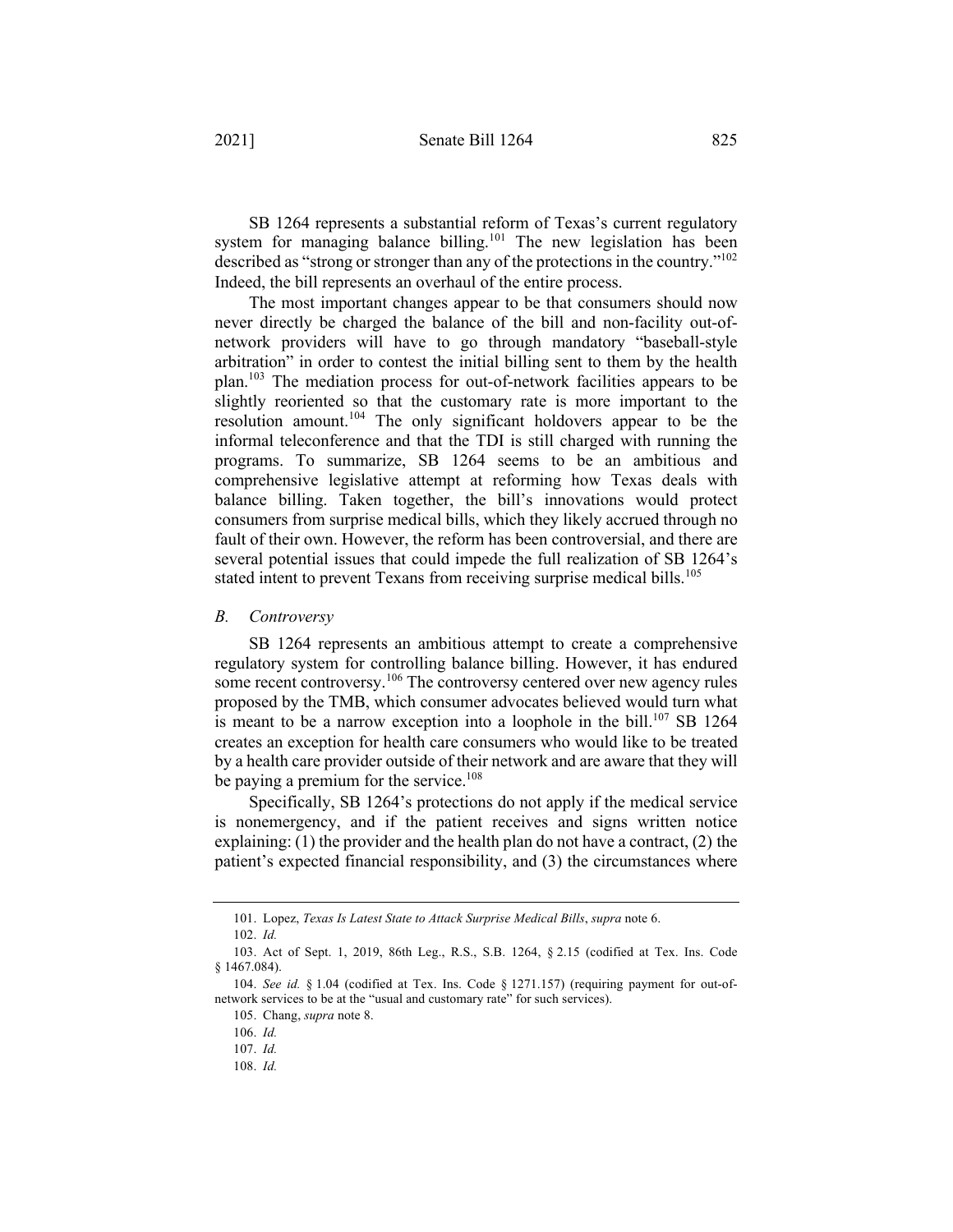the financial responsibility would belong to the patient.<sup>109</sup> However, many observers argued that the administrative rules created by TMB expanded this loophole far beyond the spirit of the foundational legislation.<sup>110</sup> The rule stated that "an out-of-network provider shall provide written notice and disclosure to an enrollee prior to providing nonemergency health care or medical services to the enrollee."<sup>111</sup> John Ford, the spokesman for the Texas Association of Health Plans, said that the proposed rule "encourages providers and at worst, it actually requires providers to give a form to patients—this is for non-emergency care—that if signed would waive the surprise billing protection that  $(SB)$  1264 gave them."<sup>112</sup> If the patient did not sign the waiver, the physician would be able to decide whether or not to continue with the procedure.<sup>113</sup> Ford was not the only person displeased with the new rules: Lieutenant Governor Dan Patrick released a statement saying that "[a]fter passing the strongest 'surprise billing' protections in the nation, I am not happy to learn that attempts may be being made at the Texas Medical Board to create a loophole to undermine this important law."114 He went on to imply that members of the TMB could find themselves without a job if they support the rule, stating that "it is unlikely the votes would be there to . . . approve the reappointment of any member who votes to circumvent the intent of clearly written legislation."<sup>115</sup>

In the face of mounting criticism the TMB relented; they withdrew the rule and passed authority to formulate a rule governing the exception over to the TDI, which has broader jurisdiction over medical providers.<sup>116</sup> The TDI adopted rules governing the exception on an emergency basis on December 20th.<sup>117</sup> The new rule is much different from the one proposed by the TMB and makes it clear that a patient can only waive SB 1264's balance billing protections when: (1) it is not an emergency, (2) the patient "has a meaningful choice between a participating provider . . . and an out-ofnetwork provider," (3) the patient is not coerced into the choice, and (4) written notice is provided and signed by the patient at least ten business

<sup>109.</sup> Langley, *supra* note 85.

<sup>110.</sup> Chang, *supra* note 8.

<sup>111.</sup> Out-of-Network Provider Notice and Disclosure Requirements, 44 Tex. Reg. 6667 (Nov. 8, 2019) (proposed but ultimately withdrawn).

<sup>112.</sup> Chang, *supra* note 8.

<sup>113.</sup> *Id.*

<sup>114.</sup> *Id.*

<sup>115.</sup> *Id.*

<sup>116.</sup> *Texas Medical Board Axes Proposal that Undermined New 'Surprise Billing' Law*, DALL. MORNING NEWS (Dec. 6, 2019, 10:43 AM), https://www.dallasnews.com/business/ health-care/2019/12/06/texas-medical-board-axes-proposal-that-undermined-new-surprise-billinglaw/ [https://perma.cc/ZX3X-LRCH].

<sup>117.</sup> 28 TEX. ADMIN. CODE § 21.4903 (2019).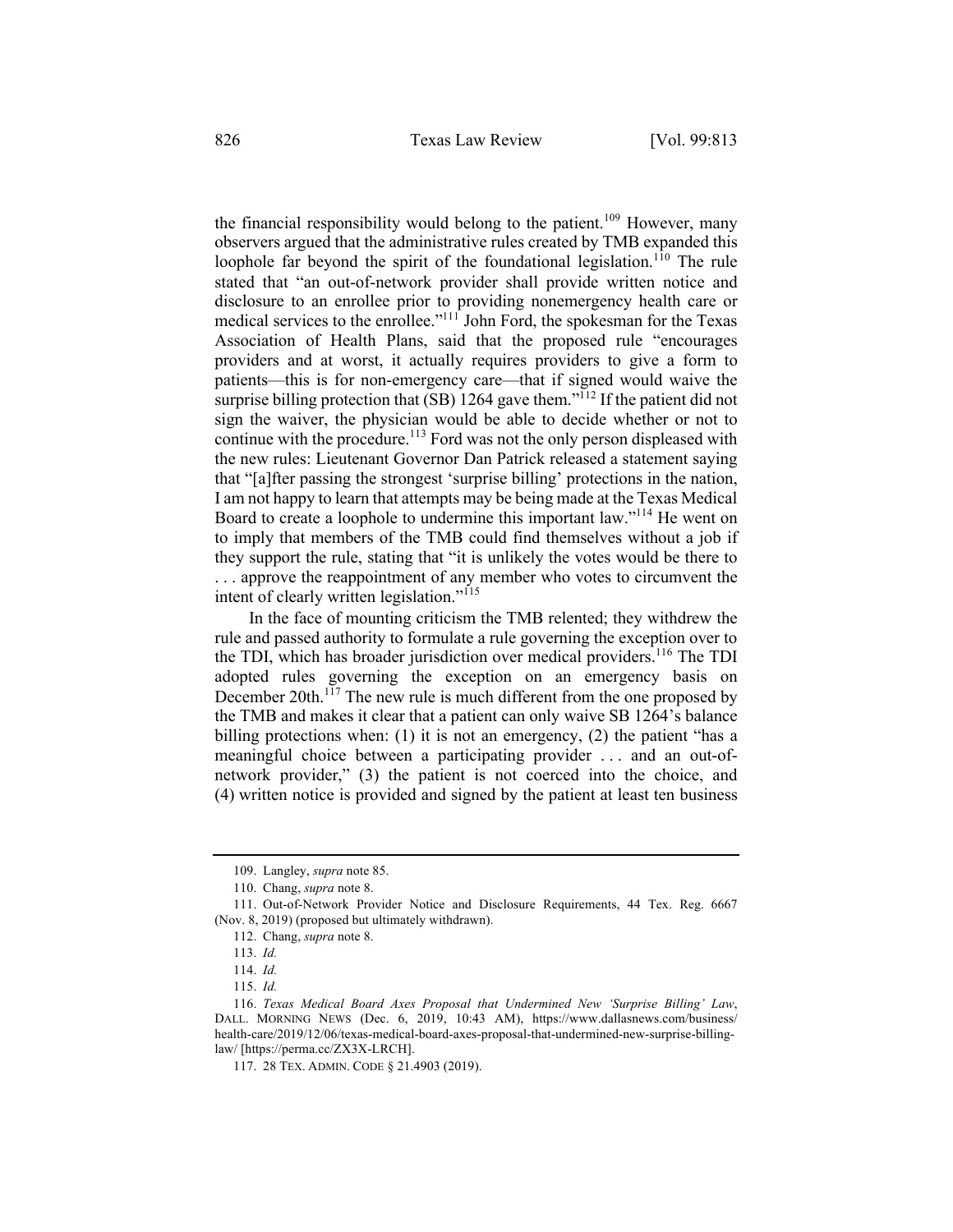days before the procedure.<sup>118</sup> Meaningful choice is not considered to be present if an out-of-network provider is assigned to the case by another provider or administrator.<sup>119</sup> Coercion occurs when a provider attempts to charge a nonrefundable fee prior to the waiver.<sup>120</sup> Additionally, the TDI specified that the waiver "must be presented to an enrollee as a stand-alone document and not incorporated into any other document."<sup>121</sup> These rules provide an arsenal of protections lacking in the initial TMB formulation, and their announcement was met with relief from patient advocates.<sup>122</sup> However, SB 1264 must still overcome a number of challenges in order to become the

powerful consumer-protection bill that its sponsors intended it to be.

#### III. Evaluation of SB 1264

SB 1264 represents a sea change for how balance billing will be treated in Texas. However, as illustrated by the early controversy that the bill has faced, such an encompassing and financially impactful piece of legislation will face many obstacles to realizing its objective of fully protecting consumers from balance billing. Some of the criticisms and challenges to be addressed when considering the efficacy of the bill include: the scope of the legislation, the concerns of some health care providers, the administrative capabilities of the agencies tasked with upholding the reforms, and the effectiveness of the TDI emergency rules governing SB 1264's controversial waiver of protections.

The case for using SB 1264 as a national template for reforms protecting against balance billing is supported by the case data from other reformminded states and by the reports of public policy institutions. A final important consideration when evaluating SB 1264 as a national template and as an effective reform for Texans is the role the new laws could play in mitigating the costs of the COVID-19 pandemic for health care consumers.

#### *A. Criticisms and Challenges*

*1. Scope of the Legislation.—*The largest problem that SB 1264 faces, in terms of its ability to reform balance billing for all Texans, is the limited universe of health plans that fall within the bill's purview. As mentioned earlier, the bill applies only to some non-ERISA health plans run by the state

<sup>118.</sup> *Id.*

<sup>119.</sup> *Id.*

<sup>120.</sup> *Id.*

<sup>121.</sup> *Id.*

<sup>122.</sup> Taylor Goldenstein, *Loophole Closed in Texas Law Designed to Protect Against Surprise Medical Billing Law*, BEAUMONT ENTERPRISE (Jan. 1, 2020, 4:00 PM), https:// www.beaumontenterprise.com/news/article/Loophole-closed-in-Texas-law-designed-to-protect-14943691.php [https://perma.cc/2BT8-E9LP].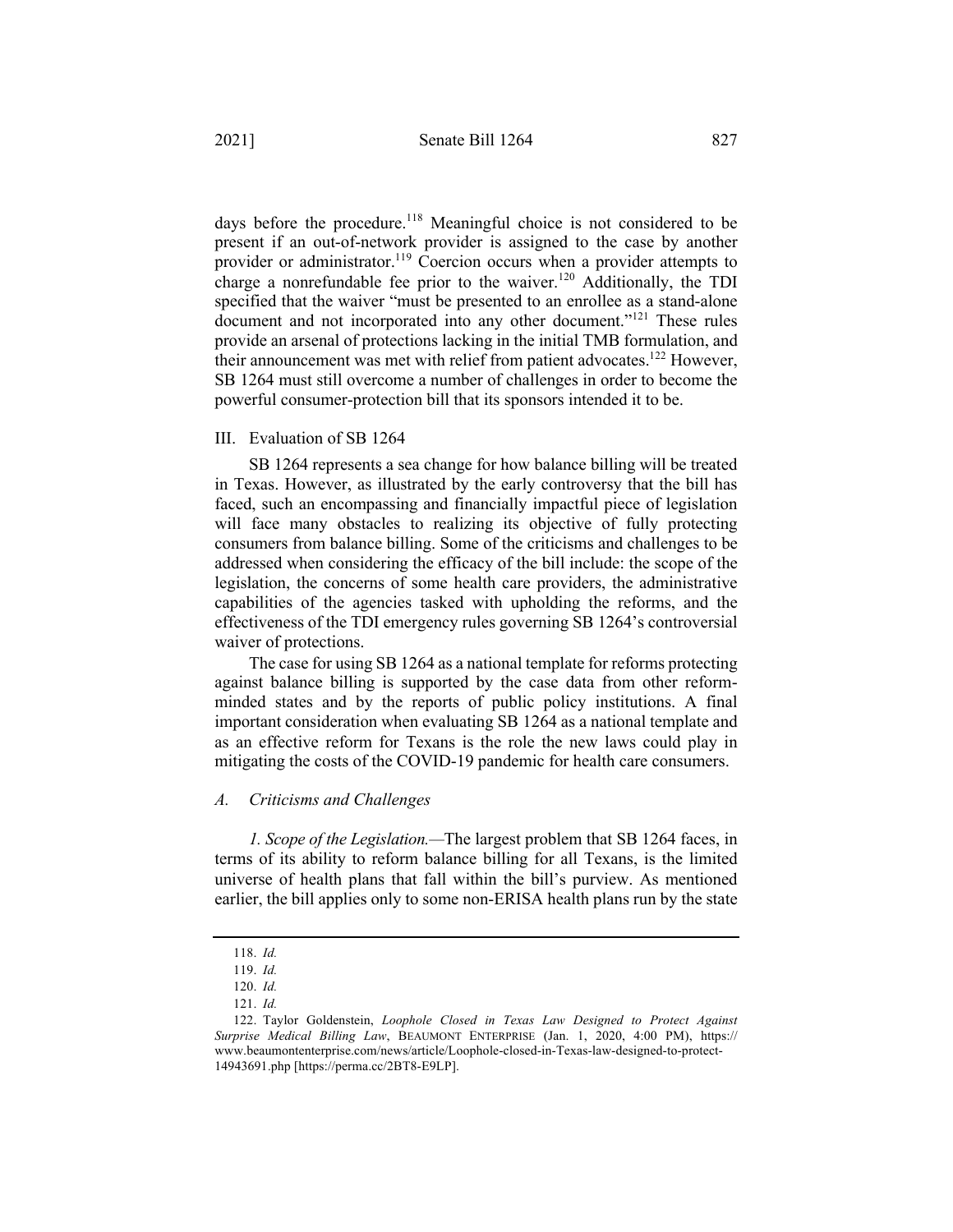of Texas.<sup>123</sup> Dr. Jason Terk, chair of the pro-medical provider lobbying group Texas Medical Association's (TMA) Council on Legislation, articulated this problem explicitly when he stated, "But keep in mind, a solution was coming down the pike one way or the other . . . this legislation impacts a minority of plans . . . [w]e're talking about non-ERISA . . . plans, which make up maybe about 15-20 percent of the market in most areas."<sup>124</sup> He is certainly correct that the state regulates a minority of health plans in Texas; even the TDI website states that SB 1264 "protects consumers with state-regulated health plans (about 16% of Texans) from surprise bills in emergencies and in cases where the consumer had no choice of providers."<sup>125</sup> That such a relatively small percentage of Texans stand to receive relief from SB 1264 is a limitation inherent in state legislative reform efforts; as mentioned previously, real change on the national level will require legislation from the federal government.<sup>126</sup> That said, SB 1264 will still have a significant effect on the plans that it does cover, and can serve as both template and example for the state and federal legislative reform efforts that will follow.

*2. Provider Concerns.—*The TMA has expressed other reservations about SB 1264, believing that it will make it more difficult for health care providers to receive payment for balance bills.<sup>127</sup> The TMA also indicated that the bill might not address the root causes of balance billing—Clayton Stewart, a lobbyist for TMA, stated that the root cause of balance billing lies in narrowing physician networks.<sup>128</sup> It is true that provider networks have become more narrow for some health plan options, and as a result, a patient's chances of being treated by an out-of-network provider have increased.<sup>129</sup> This can occur as a result of market forces, as insurers sometimes sell plans with narrowed networks in order to offer lower premiums to cost-conscious consumers.130 However, while narrow networks do increase the risk of

<sup>123.</sup> Joey Berlin, *Swinging for Fairness: Law Creates New Ballgame for Surprise Billing*, TEX. MED. ASS'N (Aug. 2, 2019), https://www.texmed.org/swingingforfairness/ [https://perma.cc /TUU6-YC52].

<sup>124.</sup> *Id.*

<sup>125.</sup> *State's Balance Billing Rules*, TEX. DEP'T OF INS. (June 22, 2020), https:// www.tdi.texas.gov/medical-billing/providers.html [https://perma.cc/8PJA-A956].

<sup>126.</sup> *See supra* notes 35–39 and accompanying text. The U.S. Congress recently passed the No Surprises Act, which represents a comprehensive attempt to address balance billing at the federal level. Loren Adler, Matthew Fiedler, Paul B. Ginsburg, Mark Hall, Benedic Ippolito & Erin Trish, *Understanding the No Surprises Act*, BROOKINGS (Feb. 4, 2021), https://www.brookings .edu/blog/usc-brookings-schaeffer-on-health-policy/2021/02/04/understanding-the-no-surprisesact/ [https://perma.cc/3BBH-DW4X].

<sup>127.</sup> Berlin, *supra* note 123.

<sup>128.</sup> *Id.*

<sup>129.</sup> HALL ET AL., *supra* note 76, at 12.

<sup>130.</sup> *Id.*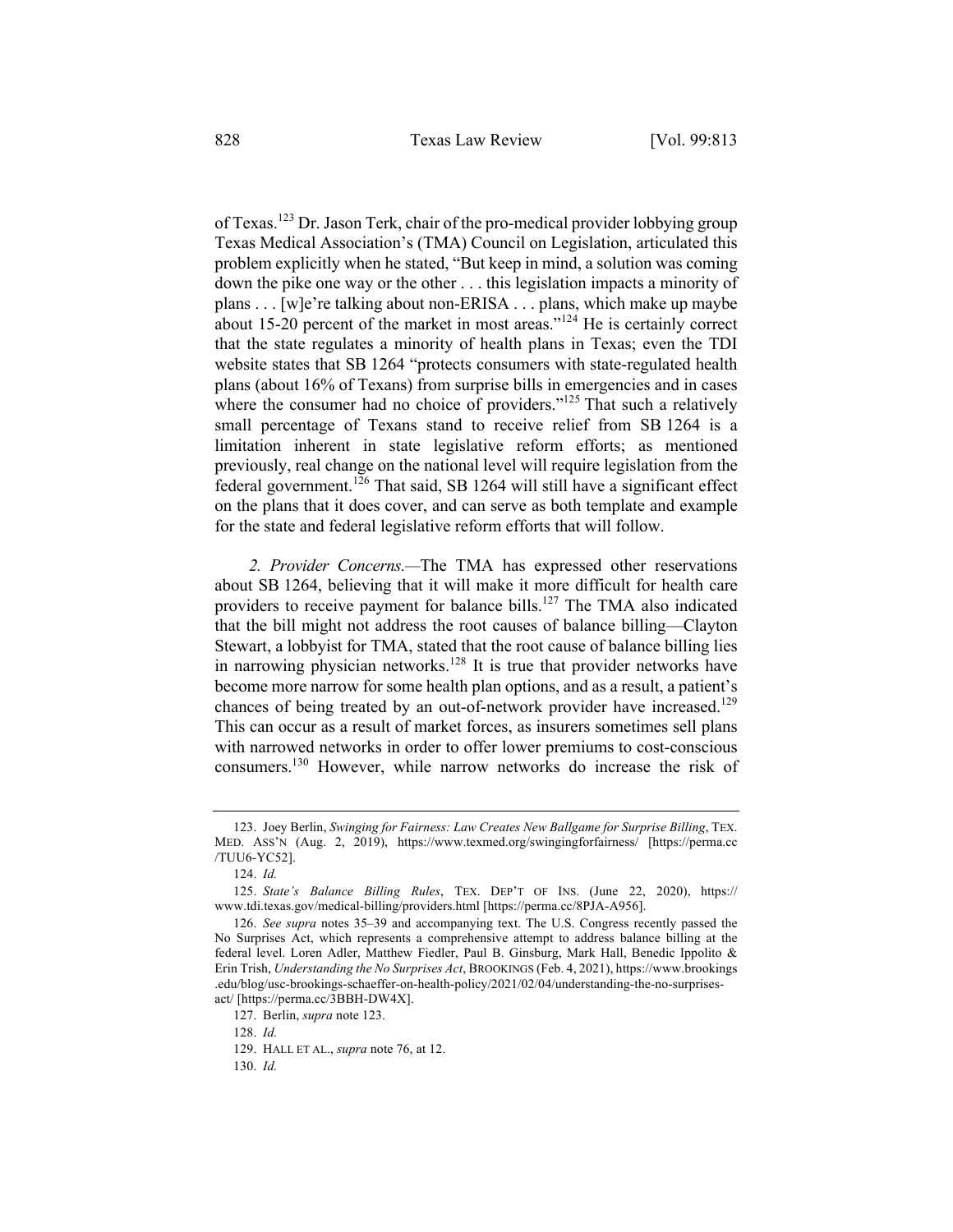balance billing, they are certainly not the only cause.<sup>131</sup> Other causes include more restrictive definitions of allowable charges, as well as more aggressive billing and collecting practices from providers.<sup>132</sup> The tension between wider networks and cost-conscious consumers is certainly not going away any time soon, but this should not prevent consumers from being protected from surprise medical bills that they could not have reasonably avoided.

*3. Agency Capabilities.—*Institutional issues could also play a significant role in modulating SB 1264's effectiveness. Specifically, the administrative capabilities of the state agencies assigned to support the reforms could pose a stumbling block to patients hoping to avail themselves of the bill's protections. The TDI's complaint processing department's backlog of several thousand cases in the fall of 2018 is concerning, considering that the new regulatory regime is far more comprehensive, includes dual mediation and arbitration schemes, and requires much more than "entering complaints made by qualifying consumers, "[sending] [a]cknowledgment letters," and "following up to make sure [the parties to the mediation] have the teleconference."133 Additionally, the TDI's stated goals are to have the mediation process conclude within 245 days after the out-of-network provider receives the first claim payment from the insurer and to have the arbitration process conclude within 140 days after the first claim payment.<sup>134</sup> These deadlines and operational expenses represent a substantial burden on the state agencies tasked with implementing the bill. Unless the TMB and TDI are given sufficient resources to implement the mediation, arbitration, and enforcement provisions of SB 1264, the process for obtaining relief might be too slow to deliver the desired help to many Texan health service consumers.

*4. TDI Emergency Rules.—*The rules promulgated by the TDI seem to embody the spirit of the legislation and resolve the issues with the TMB's proposed regulations. Since "emergency care" is not part of the exception under the TDI's rules, the vast majority of involuntary balance billing issues should be eliminated.<sup>135</sup> The rules also mandate that out-of-network physicians cannot be assigned to a procedure without the patient's explicit approval; this should include instances where an out-of-network

<sup>131.</sup> *Id.* at 13.

<sup>132.</sup> *Id.*

<sup>133.</sup> Root & Najmabadi, *supra* note 40; *see supra* subpart II(A).

<sup>134.</sup> TEX. DEP'T OF INS., *FAQ: Mediation and Arbitration Requirements and Processes*, *supra*  note 88.

<sup>135.</sup> *See* Murphy, *supra* note 9 (describing a study, which found that emergency care makes up the majority of surprise bills).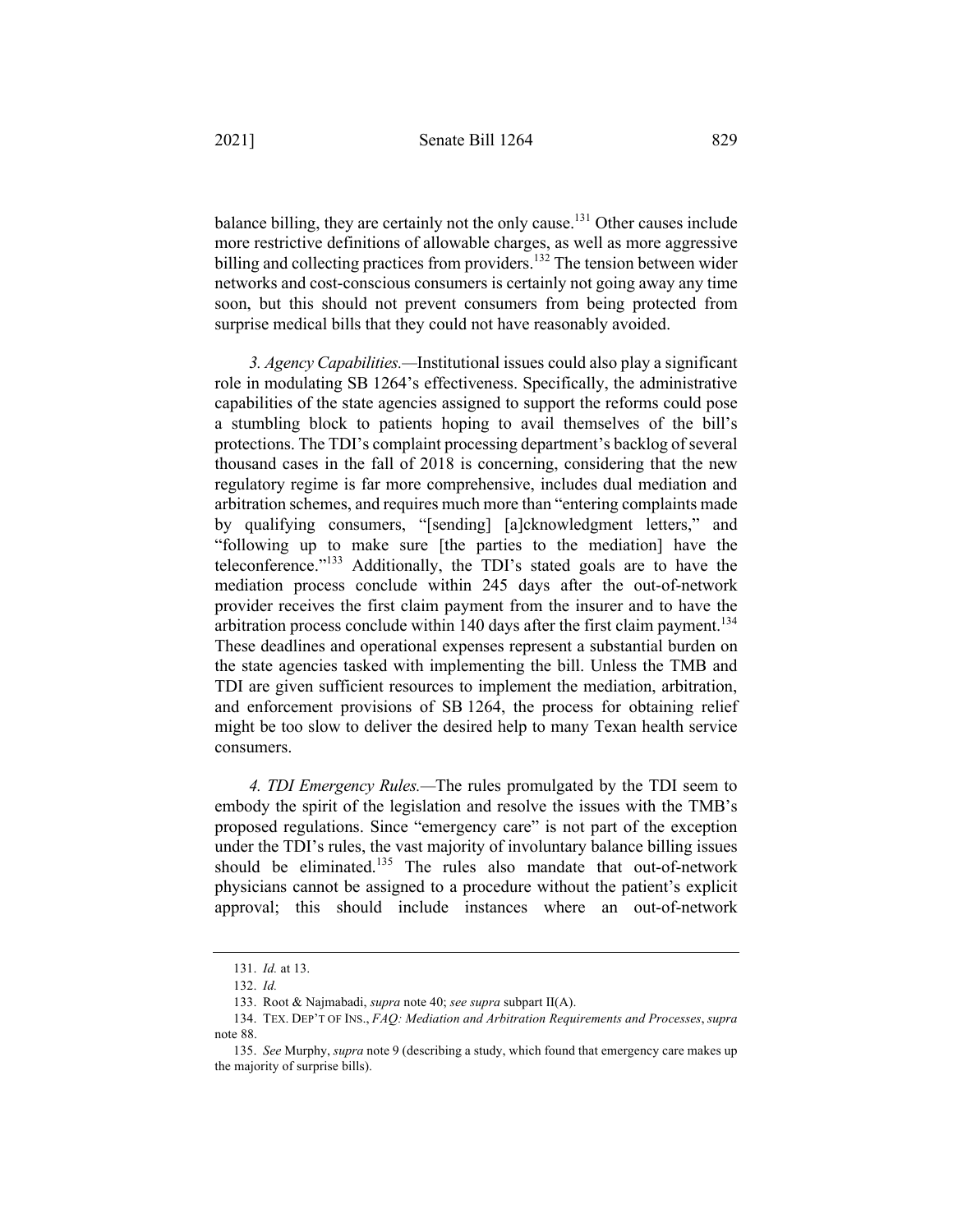anesthesiologist is assigned to the surgery by the provider.<sup>136</sup> Further, the inclusion of language requiring that the waiver be given to the patient as a stand-alone document serves to mitigate concerns that the provider could simply slip the form in with the many other documents that must be signed before obtaining medical services.<sup>137</sup> That said, the bill would be even more effective if it required that neutral consumer-support staff be present to explain the effects of the waiver (and of other forms) at hospitals allowing out-of-network providers to practice.<sup>138</sup>

However, there are issues with the plain language of the TDI rules. It is not clear what is meant by a "meaningful choice" in the context. The TDI rules give one example of what is not a meaningful choice—assignment of an out-of-network provider by another provider or administrator—but neglect to further define the standard at the rule issuing stage.<sup>139</sup> Additionally, although a positive definition of coercion is given—charging nonrefundable fees prior to the signing of the waiver—it is not further defined either.<sup>140</sup> The new standards established by the emergency rules create ambiguity as to when patients could claim that they faced coercion or a lack of meaningful choice, and a clarification of these definitions could provide stronger protections for health care consumers. However, taken as a whole, these new rules serve to avert the controversy and are sufficiently protective that the narrow exception is unlikely to become a gaping loophole.<sup>141</sup> One of the coauthors of SB 1264, State Senator Kelly Hancock, said that the bill was designed to be "patient-originated, patient-focused . . . [o]bviously you never know until [the new rules are] fully implemented, but it certainly seems like our concerns were addressed in the rulemaking from TDI."<sup>142</sup>

# *B. The Texas Model as a National Template*

A comparison between SB 1264 and other state legislative attempts to combat balance billing supports the case for using the bill as a national template. New York is a useful state for this purpose, as it is comparable to Texas in population size and implemented its balance billing protections in

<sup>136.</sup> *See* 28 TEX. ADMIN. CODE § 21.4903 (2019) (prohibiting the assignment of out-ofnetwork physicians to the consumer without explicit consumer approval).

<sup>137.</sup> *See id.* (requiring waiver notice be given in a stand-alone document).

<sup>138.</sup> Rachel Schwab, *The Texas Two-Step: Implementation of State Balance Billing Law Reveals Gaps in Consumer Protections*, GEO. UNIV. HEALTH POL'Y INST.: CTR. ON HEALTH INS. REFORMS (Feb. 3, 2020), http://chirblog.org/texas-two-step-implementation-state-balance-billinglaw-reveals-gaps-consumer-protections/ [https://perma.cc/7QS9-JC5Q].

<sup>139.</sup> *See* TEX. ADMIN. CODE § 21.4903 (defining meaningful choice with one negative example).

<sup>140.</sup> *See id.* (defining coercion with one positive example).

<sup>141.</sup> Goldenstein, *supra* note 122.

<sup>142.</sup> *Id.*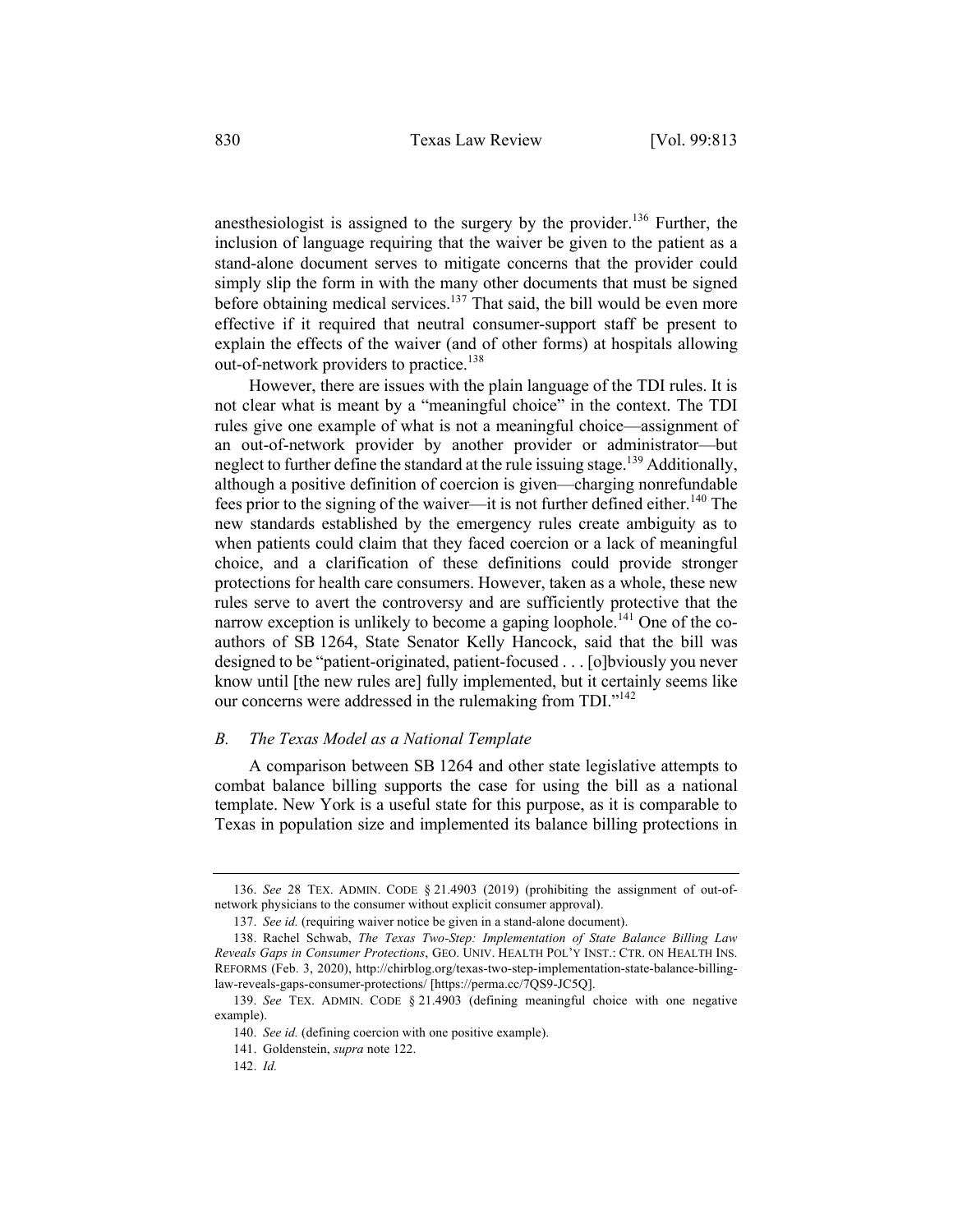2015.143 This has given policy makers several years of data to review. One of the primary criticisms of New York's system, which also includes "baseballstyle arbitration," is that it has led to less savings and higher premiums for consumers.144 The New York arbitration process often results in rates assessed at the eightieth percentile of what would be a normal rate for the service in the area.<sup>145</sup> These high arbitration awards then cost insurers more than they should have to pay and the higher costs are passed on to consumers through higher premiums.<sup>146</sup> Fortunately, the Texas plan has taken these concerns about the New York plan into account.<sup>147</sup>

The TDI website makes this clear and explicitly delineates the two largest distinctions between the two systems.<sup>148</sup> The Texas reform does not define "usual and customary," whereas "New York defines it as the 80th percentile of all charges."<sup>149</sup> This is an important distinction, and will hopefully serve to insulate Texans from the higher premiums that New Yorkers are suffering. The broad list of factors which Texas arbitrators can consider in their decision, along with the system's undefined standard for customary rates, should give arbitrators more latitude to make fair decisions that do not overcharge insurers. The second main distinction between the two states' plans is also related to arbitration: the Texas system will require arbitrators that are knowledgeable about insurance and contract law, while the dispute resolution system in New York is performed by billing coders and physicians.150 These individuals are potentially sympathetic to health care providers and may be more likely to award larger bills. Texas's improvements on New York's otherwise similar bill make SB 1264 a good candidate for more general implementation at the state level.

The case for SB 1264 as a national model is also supported by recent research on the subject.<sup>151</sup> The Schaeffer Initiative for Innovation in Health Policy advises that, in order for a patient's consent to out-of-network services to be valid, he or she should not be in an emergency situation, should have a case-specific costs estimate, and should have a meaningful choice between other feasible in-network options.152 Other than as discussed earlier, the

<sup>143.</sup> Bluth, *supra* note 94.

<sup>144.</sup> *Id.*

<sup>145.</sup> *Id.*

<sup>146.</sup> *Id.*

<sup>147.</sup> *See Senate Bill 1264: Protecting Consumers from Surprise Medical Bills*, TEX. DEP'T OF INS., https://www.tdi.texas.gov/rules/2019/senate-bill-1264.html [https://perma.cc/H737-MTC6] (last updated Aug. 8, 2020) (distinguishing the Texas law from the analogous New York law).

<sup>148.</sup> *Id.*

<sup>149.</sup> *Id.*

<sup>150.</sup> *Id.*

<sup>151.</sup> *See* HALL ET AL., *supra* note 76, at 28 (describing that "emerging experience" supports a SB 1264-style system for balanced billing).

<sup>152.</sup> *Id.* at 15.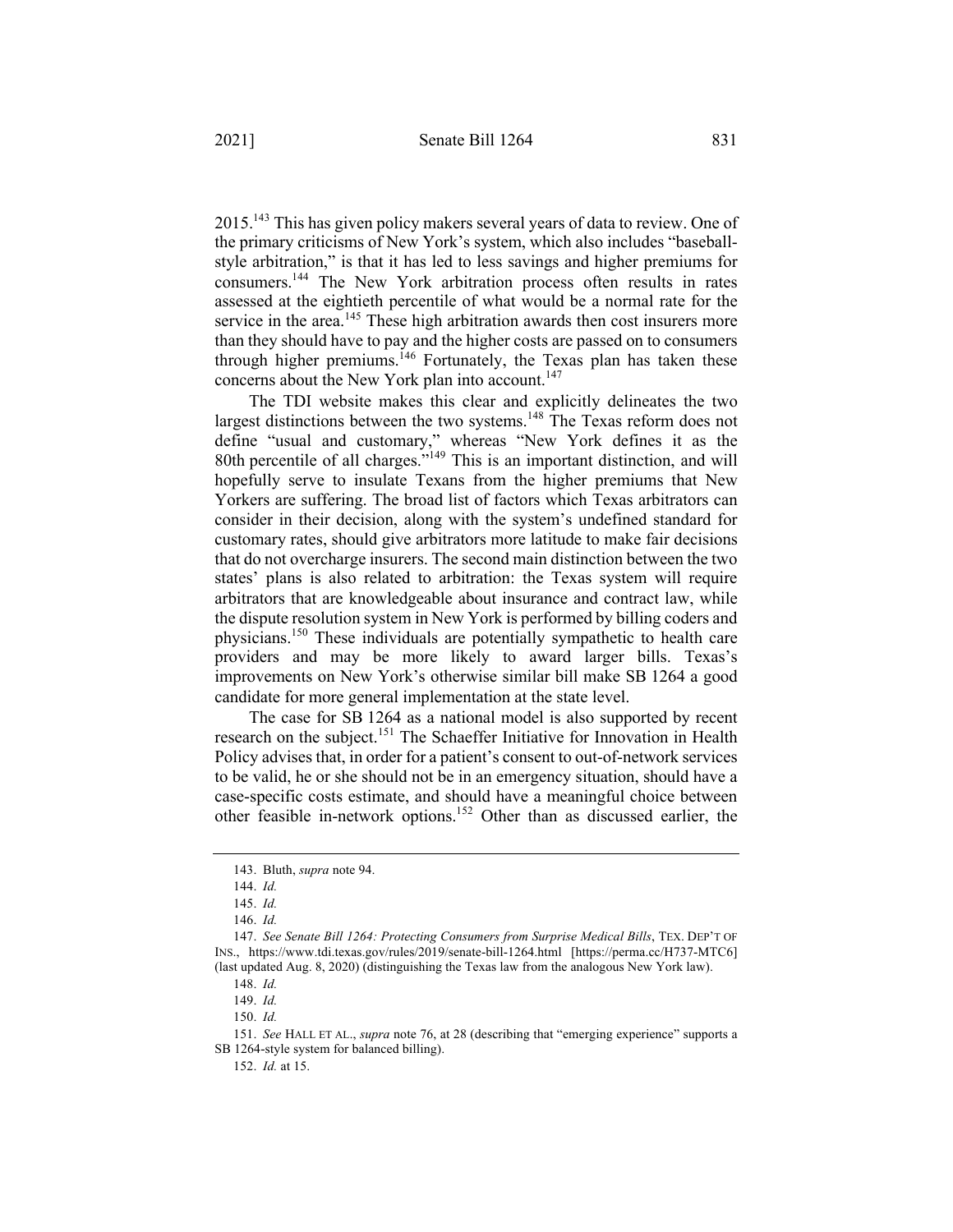TDI's newly adopted rules provide for this by preventing patients from being balance billed in an emergency context and by requiring that patients receive an estimate of the costs of the service and have a "meaningful choice" between in-network providers and out-of-network providers.<sup>153</sup> The report further mentions that the coercive elements inherent in a situation where a patient is forced to seek immediate medical care can be mitigated by ensuring that, before being balance billed, the patient is given an appropriate period of notice.<sup>154</sup> The rules established by the TDI require that the patient must sign the waiver ten business days before the operation, which should ensure that the patient has appropriate time to consider whether to proceed with the outof-network provider.<sup>155</sup> The report also posits that the patient would ideally not be directly involved in the dispute resolution.<sup>156</sup> As mentioned earlier, this important recommendation has been adopted by SB  $1264$ <sup>157</sup>

Another consideration is what process to use when establishing the correct payment amount for the surprise medical bill. The main alternative to "baseball-style arbitration" is referred to as "rate regulation."<sup>158</sup> Rate regulation systems are usually based off the rates that Medicare pays or the rates that health plans negotiate for within their networks.<sup>159</sup> What rate to use and what multiplier to apply is up to legislative discretion.<sup>160</sup> This system requires less of the administrative apparatus, but has the potential to become unmoored from the rates that are actually fair in a particular marketplace if the rate regulation benchmarks are not updated regularly.<sup>161</sup> Although rate regulation is considered workable, "baseball-style arbitration" is usually considered to be one of the most effective methods for resolving balance billing issues at the state level.<sup>162</sup> This is because it allows the arbitrator to make efficient decisions; he or she must only decide between two predetermined amounts rather than formulate an independent figure for the insurer to pay.<sup>163</sup> It also creates incentives to negotiate prior to the arbitration, as either side could end up losing and be forced to pay the full amount requested by the other side.<sup>164</sup> Finally, if the results of the arbitration are

<sup>153.</sup> 28 TEX. ADMIN. CODE §§ 21.4901, 21.4903 (2019).

<sup>154.</sup> *See* HALL ET AL., *supra* note 76, at 16 (suggesting that informed consent before treatment begins is useful).

<sup>155.</sup> TEX. ADMIN. CODE § 21.4903.

<sup>156.</sup> *See* HALL ET AL., *supra* note 76, at 26 n.35.

<sup>157.</sup> S. Comm. on Bus. & Commerce, Bill Analysis, Tex. S.B. 1264, 86th Leg., R.S. (2019), https://capitol.texas.gov/tlodocs/86R/analysis/pdf/SB01264I.pdf [https://perma.cc/JX7J-ABT5].

<sup>158.</sup> HALL ET AL., *supra* note 76, at 26.

<sup>159.</sup> *Id.*

<sup>160.</sup> *Id.*

<sup>161.</sup> *Id.*

<sup>162.</sup> *Id.* at 28.

<sup>163.</sup> *Id.* at 22.

<sup>164.</sup> *Id.*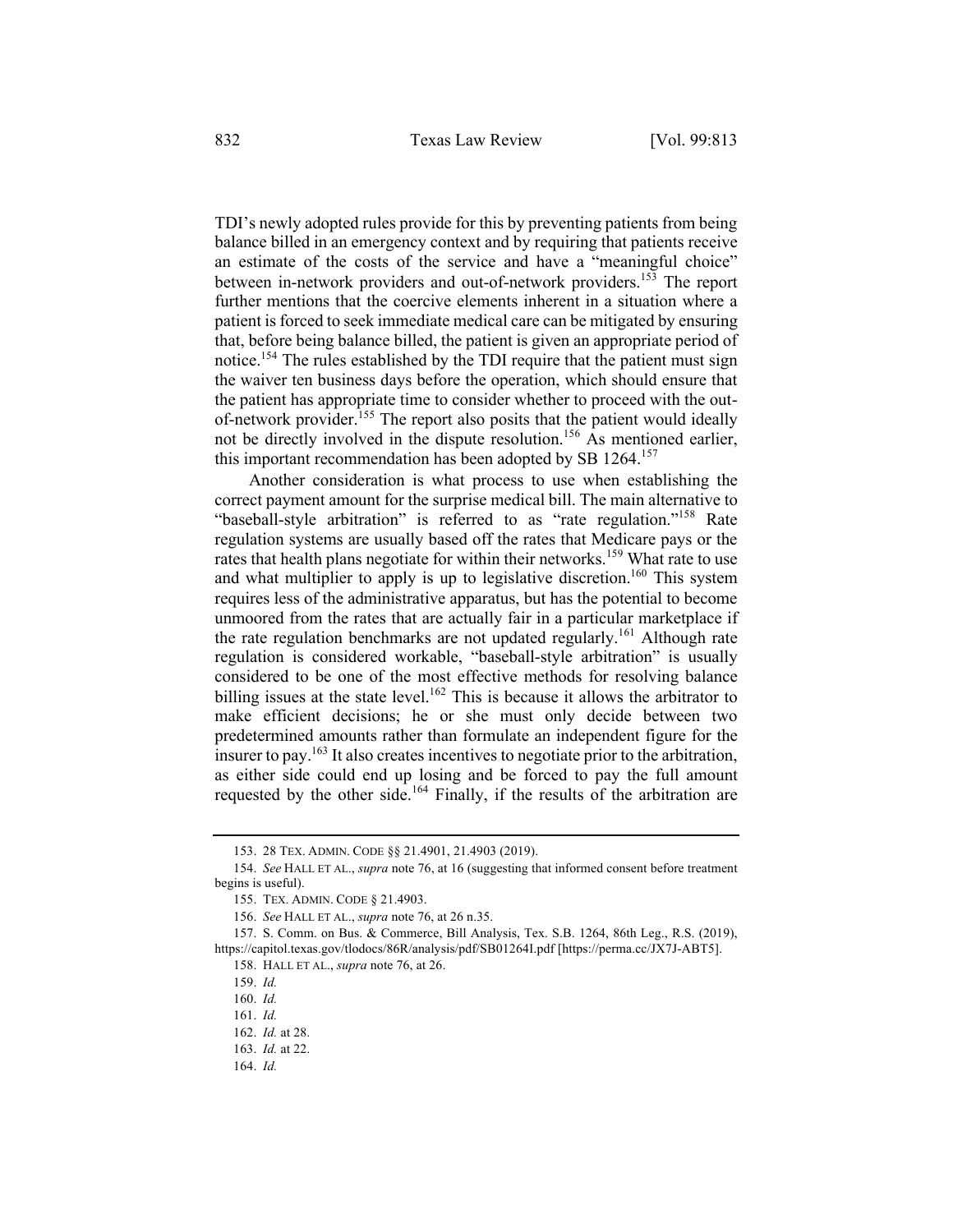recorded or otherwise made public, a body of informal precedent can develop to streamline the arbitration process and inform the parties as to what constitutes a customary rate.<sup>165</sup> Based on this, SB 1264 and the accompanying administrative rules have clearly been formulated to incorporate the recommendations of policy experts and health researchers, and it therefore represents one of the most recent and encompassing legislative attempts to fight surprise medical bills. It should be used as a model for other bills at the state level, so long as it is updated to ensure that

#### *C. SB 1264 and COVID-19*

it fully protects the victims of COVID-19.

The global pandemic spreading across the United States has sharply accentuated the importance of SB 1264 and the urgency with which other states should consider implementing similar reforms. SARS-CoV-2—and the disease it causes, COVID-19—have swept across Texas and the nation, and protection against onerous medical bills are more important than ever. Whether or not SB 1264 will serve to protect the finances of sick patients is an important question for Texans and for health care consumers in other states that might use this bill as a framework for their own efforts.

Within the arena of the state health plans regulated by SB 1264, there has been some good news: the TDI reports that "Texas health insurers and health maintenance organizations are waiving consumer costs for medically necessary testing of COVID-19. Many also are offering telemedicine at no cost to consumers."166 Unfortunately, the agreement to waive co-pays for medically-necessary tests "does not include treatment for those diagnosed with the virus."<sup>167</sup> This leads to the essential question of how SB 1264 can mitigate the costs associated with the actual treatment of COVID-19, which is likely to be far more expensive than the tests.

It is probable that SB 1264 as ratified and the TDI rules will cover most balance billing resulting from the pandemic, but will in only some cases prevent the utilization of the voluntary care exception to deny protections to patients for services related to treating COVID-19. SB 1264 and the TDI rules extend protections from balance billing to diagnostic and laboratory situations.<sup>168</sup> SB 1264 requires that: "Except as provided by Subsection (d),

<sup>165.</sup> *Id.*

<sup>166.</sup> *Texas Health Insurers Waiving Cost-Sharing for Testing*, TEX. DEP'T OF INS. (May 19, 2020), https://www.tdi.texas.gov/news/2020/covid-19-health-plan-actions.html [https://perma.cc /7XSJ-K7FV].

<sup>167.</sup> Jeremy Blackman, *Coronavirus Testing Costs in Texas: What Patients Need to Know*, HOUS. CHRON. (Mar. 17, 2020), https://www.houstonchronicle.com/news/health/article /Coronavirus-testing-costs-in-Texas-What-patients-15137911.php [https://perma.cc/3VES-RB46].

<sup>168.</sup> Act of Sept. 1, 2019, 86th Leg., R.S., S.B. 1264, § 1.12 (codified at Tex. Ins. Code § 1551.230).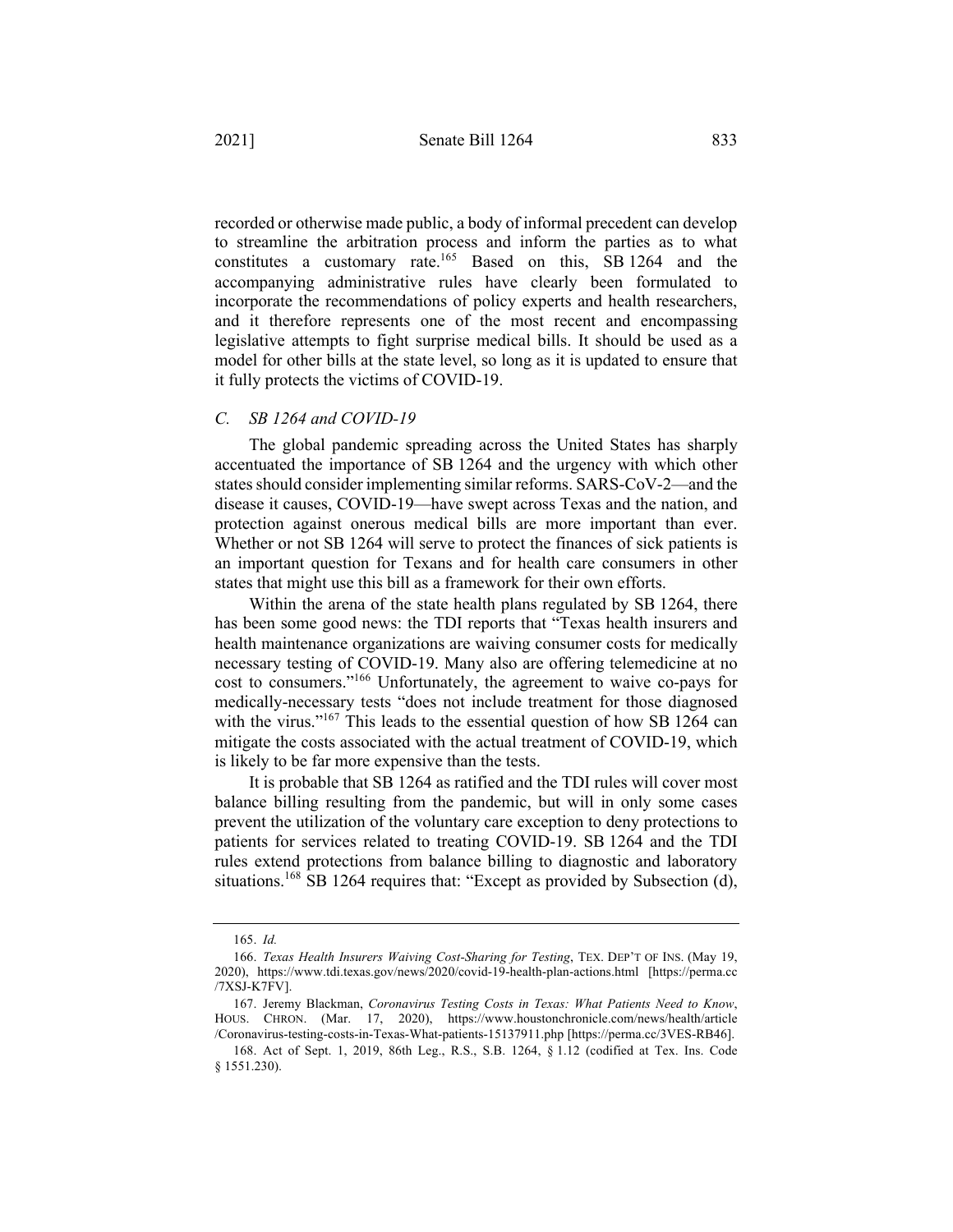the administrator of a managed care plan . . . shall pay for a covered health care or medical service . . . provided . . . by an out-of-network provider who is a diagnostic imaging provider or laboratory service provider.<sup>"169</sup> However, subsection (b) here makes a reference to subsection (d), which is the controversial voluntary exception.<sup>170</sup> The TDI rules confirm that SB 1264's exceptions to the prohibitions against balance billing are applicable in nonemergencies when a consumer chooses to receive covered health care or medical services from a "diagnostic imaging provider or laboratory service provider that is not a participating provider for a health benefit plan."<sup>171</sup> In other words, the protections provided by SB 1264 can be waived in diagnostic and laboratory settings so long as the other requirements for the waiver are met.<sup>172</sup> This means that someone being treated by their in-network physician (or at an in-network medical facility) could be given the waiver for an out-of-network laboratory provider, and then ten business days later be balance billed for the battery of laboratory tests associated with extended treatment of COVID-19. In that situation, the extent to which the patient could be balance billed would be determined by whether or not the laboratory and diagnostic tests are considered protected "emergency care."173 The rest of this subpart will primarily consider what might happen if an individual does have COVID-19, but it should be mentioned here that if extra tests beyond the covered initial evaluation ultimately come back negative, it is possible that the patient's additional tests would not be considered part of "emergency care," as defined by subsection 1301.155(a) of the Insurance Code, because there would not be an underlying medical condition affecting the patient's health and the individual may not have actually been facing any "serious" medical threat.<sup>174</sup>

These considerations lead to the larger question of whether the many other services provided to COVID-19 patients are covered by SB 1264 and protected from the voluntary care waiver. Since the waiver can be applied to "nonemergency health care, $v^{175}$  the question of what constitutes "emergency care" becomes especially important. "Emergency care" as used in the TDI rules "has the meaning assigned by section 1301.155" of the Texas Insurance Code. <sup>176</sup> Subsection (a) states in relevant part:

<sup>169.</sup> *Id.*

<sup>170.</sup> *Id.*

<sup>171.</sup> 28 TEX. ADMIN. CODE §§ 21.4901, 21.4903 (2019).

<sup>172.</sup> *Id.*

<sup>173.</sup> *Id.*

<sup>174.</sup> *See* TEX. INS. CODE ANN. § 1301.155(a) (defining "emergency care" as care to treat a sickness or injury that can lead to serious health consequences).

<sup>175.</sup> 28 TEX. ADMIN. CODE § 21.4901.

<sup>176.</sup> *See id* § 21.4902 (explaining how words and terms in the rules have the same meaning as in Texas Insurance Code Chapter 1467); TEX. INS. CODE ANN. § 1467.001 (stating that "emergency care" has the meaning assigned to it in section 1301.155 of the Texas Insurance Code).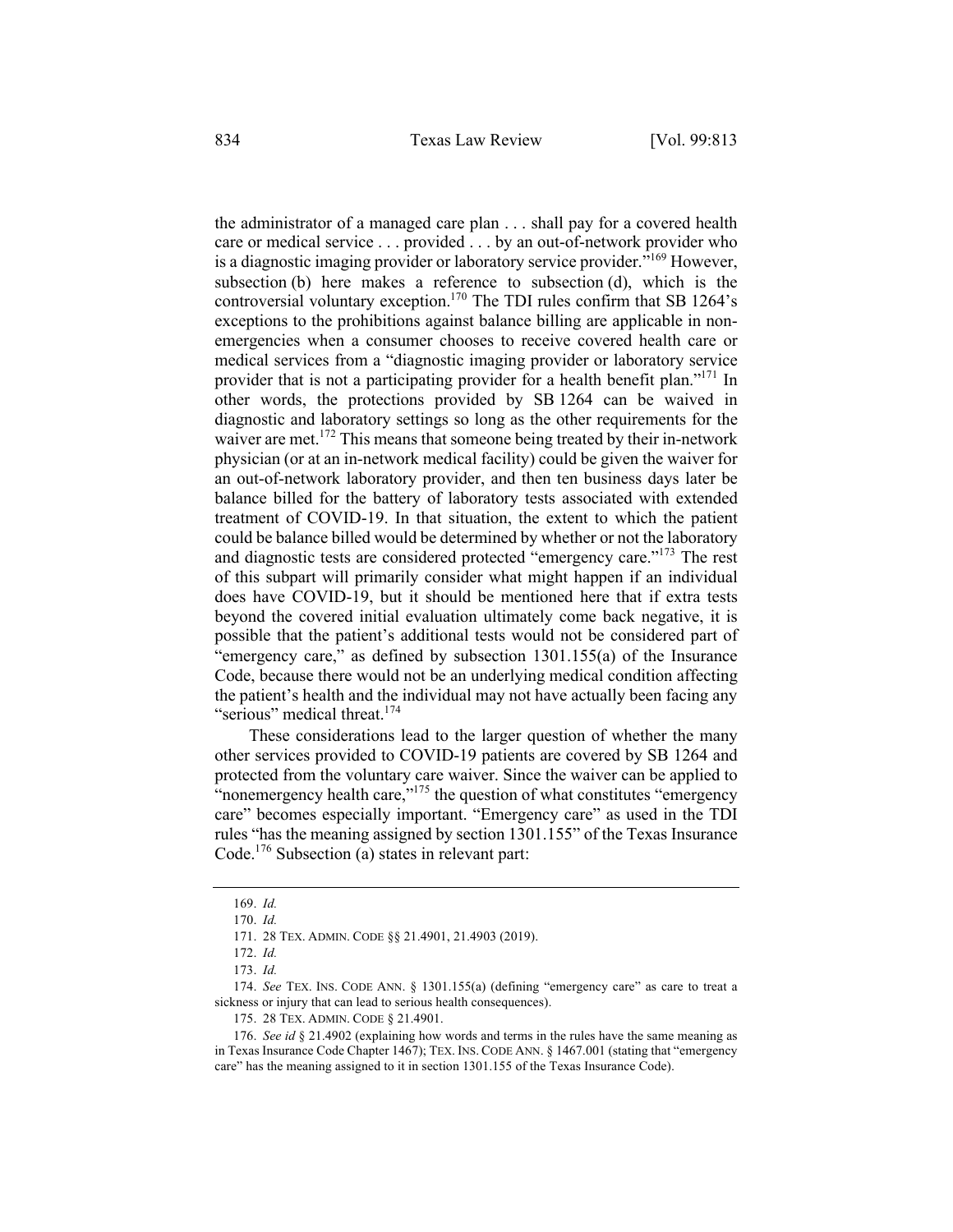In this section, "emergency care" means health care services provided in a hospital emergency facility, freestanding emergency medical care facility, or comparable emergency facility to *evaluate and stabilize* a medical condition of a recent onset and severity, including severe pain, that would lead a prudent layperson possessing an average knowledge of medicine and health to believe that the person's condition, sickness, or injury is of such a nature that failure to get immediate medical care could result in:

(1) placing the person's health in serious jeopardy;

(2) serious impairment to bodily functions;

(3) serious dysfunction of a bodily organ or part;

(4) serious disfigurement; or

(5) in the case of a pregnant woman, serious jeopardy to the health of the fetus.<sup>177</sup>

The basic protections enshrined in the Texas Insurance Code by SB 1264 protect against balance billing for:

(1) a medical screening examination or other evaluation required by state or federal law to be provided in the emergency facility of a hospital that is necessary to determine whether a medical emergency condition exists;

(2) necessary emergency care services, including the treatment and stabilization of an emergency medical condition;

(3) services originating in a hospital emergency facility or freestanding emergency medical care facility following treatment or stabilization of an emergency medical condition.<sup>178</sup>

The first protection appears apropos to testing for COVID-19; fortunately, the co-pay for such initial evaluations has been waived regardless.<sup>179</sup> The second protection would hopefully encompass the vast majority of immediate treatment for COVID-19, including most of the necessary tests. The third protection extends SB 1264's basic coverage to "services originating in a hospital emergency facility . . . following treatment or stabilization[;]" as a result, COVID-19 treatment should be covered as "emergency care" under this subsection so long as the patient remains in a "hospital emergency facility or freestanding emergency care facility."<sup>180</sup> Thus, it appears that SB 1264's protections will apply to the vast majority of COVID-19 treatments, so long as the treatment is confirmed as emergency

<sup>177.</sup> TEX. INS. CODE ANN. § 1301.155 (emphasis added).

<sup>178.</sup> *Id.*

<sup>179.</sup> *See id.* (requiring payment of copays for emergency care); *Texas Health Insurers Waiving Cost-Sharing for Testing*, *supra* note 166 (waiving costs related to COVID-19 testing).

<sup>180.</sup> TEX. INS. CODE ANN. § 1301.155.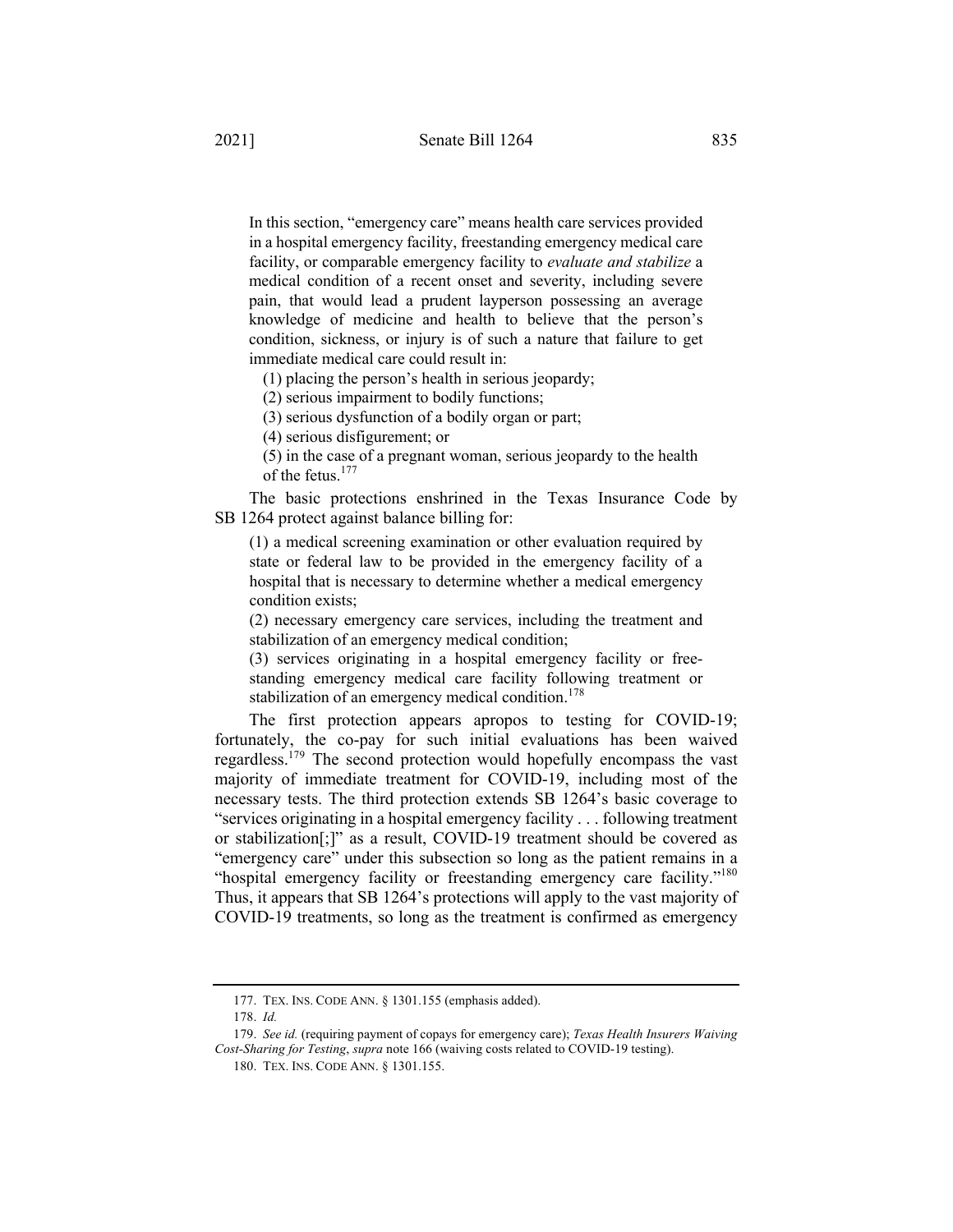care or no waiver is signed.<sup>181</sup> However, many patients with COVID-19 suffer from lingering health problems, $182$  which might not meet the criteria listed above in section 1301.155 because the complications occur at a later time or different location than evaluation and stabilization or might not match one of the enumerated list of "serious" results. Protections against balance billing for the medical care provided to treat these health effects could thus potentially be waived since the treatment would not be considered "emergency care" under the TDI's rules.

A patient suffering prolonged health problems ancillary to COVID-19 is certainly in no position to carefully read and understand all the documents he or she is likely to be presented with. It seems that, were out-of-network providers so inclined, they could easily abuse SB 1264's waiver exception under these conditions for patients recovering from COVID-19 without formally violating the patients' rights under the TDI rules to "meaningful choice" or freedom from "coercion."<sup>183</sup> One hopes that out-of-network providers will choose not to request waivers from their patients in such situations, but the TDI rules do not seem to forbid it prima facie.

Taken together, the protections provided by SB 1264 should provide strong protections for patients getting tested and treated for COVID-19, but the bill's plain language and the TDI rules create a loophole for abuse of the waiver system in situations that most would still consider involving "emergency care."

In considering SB 1264's viability as a national template, it is important to weigh the protections that it provides for COVID-19 patients against the protections provided by other states. In fact, ambiguity over what services exactly are covered by balance billing protections during the pandemic has not been limited to Texas. New Mexico and Colorado, which both also have balance billing protections, have acted decisively to resolve the issue.<sup>184</sup> Both states officially designated the treatment of COVID-19 and its symptoms as "emergency care," thus eliminating the ambiguity still present in Texas's protections.<sup>185</sup> New York recently reminded insurers that the state protections

<sup>181.</sup> *See* 28 TEX. ADMIN. CODE § 21.4903 (2019) (permitting waiver, which would deny protections).

<sup>182.</sup> Pam Belluck, *Here's What Recovery from Covid-19 Looks Like for Many Survivors*, N.Y. TIMES (July 1, 2020), https://www.nytimes.com/2020/07/01/health/coronavirus-recoverysurvivors.html [https://perma.cc/D3GD-QGG6].

<sup>183.</sup> *See* TEX. ADMIN. CODE § 21.4903 (clarifying the terms "meaningful choice" and "coercion" with examples).

<sup>184.</sup> Jack Hoadley, Maanasa Kona & Kevin Lucia, *States Can Prevent Surprise Bills for Patients Seeking Coronavirus Care*, COMMONWEALTH FUND (Apr. 29, 2020), https://www .commonwealthfund.org/blog/2020/states-can-prevent-surprise-bills-coronavirus-care [https:// perma.cc/29N8-FF75].

<sup>185.</sup> *Id.*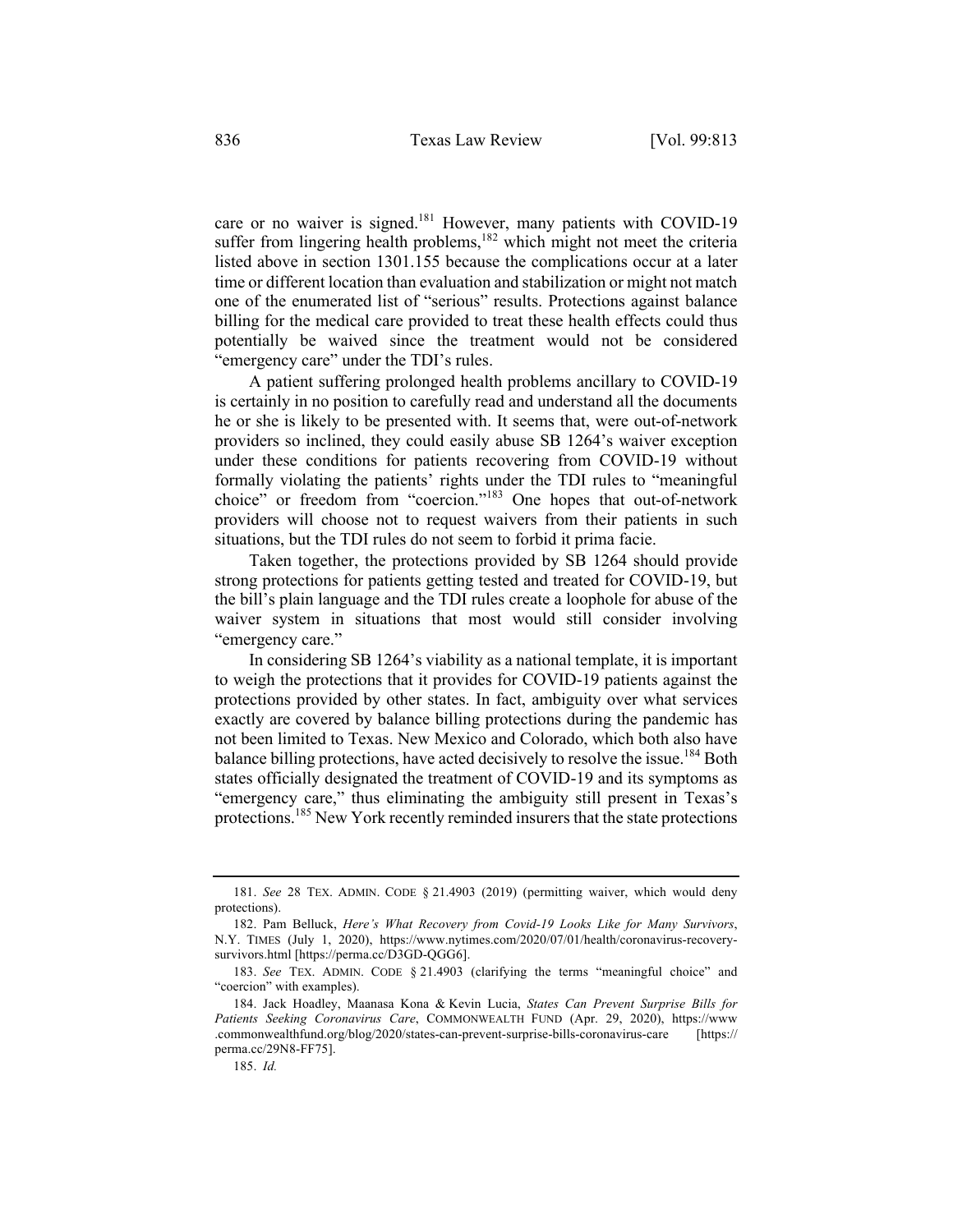against surprise medical bills apply fully to COVID-19 patients.<sup>186</sup> Even some states with no comprehensive balance billing protections, such as Utah, Wisconsin, and Ohio, have passed legislative stopgaps that limit the amount patients can be charged for out-of-network COVID-19 treatment.<sup>187</sup>

Texas, however, has not yet moved to substantively update or clarify its balance billing protections for COVID-19 patients. The TDI released a bulletin stating that "[w]hen a network provider is not reasonably available, carriers must ensure that the consumer is protected, as contemplated by . . . Texas's laws."<sup>188</sup> This is a disappointing equivocation, especially in light of the leadership shown by New Mexico and Colorado. It is not clear what "reasonably available" means, and as discussed above, Texas's laws leave room for uncertainty on whether protections can be waived for continuing COVID-19 care.

Now is not the time for uncertainty. SB 1264 was designed to be one of the strongest state balance billing protections in the country. Texas's leadership on this issue should not be ceded by a failure to adequately clarify the protections available to COVID-19 patients. The easiest way to ameliorate the situation would be for the TDI to issue emergency rules in the same vein as the declarations and bulletins from New Mexico and Colorado; simply clarifying that all treatment for COVID-19 and its ancillary symptoms constitutes "emergency care" would delineate the scope of the protections enshrined by SB 1264 and prevent the possibility of waivers being given to COVID-19 patients. A legislative or agency declaration specifically preventing balance billing for the treatment of COVID-19 and its continuing symptoms would be more complicated, but would also serve to explicitly protect patients.

SB 1264 is a well-designed and well-researched bill that incorporates policy alongside case data from other states. The powerful protections it and the associated TDI rules provide should be used as a framework for other states in the fight against surprise medical bills. Further, Texas should not relinquish its position as a leader in protecting health care consumers by leaving ambiguous whether continuing treatment for COVID-19 patients is properly defined as nonwaivable "emergency care." Once the issue is

<sup>186.</sup> *Id.*

<sup>187.</sup> *See* AM. MED. ASS'N, ISSUE BRIEF: BALANCE BILLING FOR COVID-19 TESTING AND CARE - FEDERAL AND STATE RESTRICTIONS 3 (2020), https://www.ama-assn.org/system/files /2020-05/issue-brief-balance-billing-covid-19-testing-care.pdf [https://perma.cc/Z4WQ-6PE8] (describing the legislative measures taken by Utah, Wisconsin, and Ohio); Maanasa Kona, *State Balance-Billing Protections*, COMMONWEALTH FUND (Nov. 30, 2020), https:// www.commonwealthfund.org/publications/maps-and-interactives/2020/sep/state-balance-billingprotections [https://perma.cc/XUZ4-7K5C] (providing a map of U.S. states with and without billing protection legislation and showing that Utah, Wisconsin, and Ohio all lack billing protection).

<sup>188.</sup> TEX. DEP'T OF INS., COMMISSIONER'S BULLETIN #B-0017-20 (2020), https:// www.tdi.texas.gov/bulletins/2020/B-0017-20.html [https://perma.cc/95K7-KM7U].